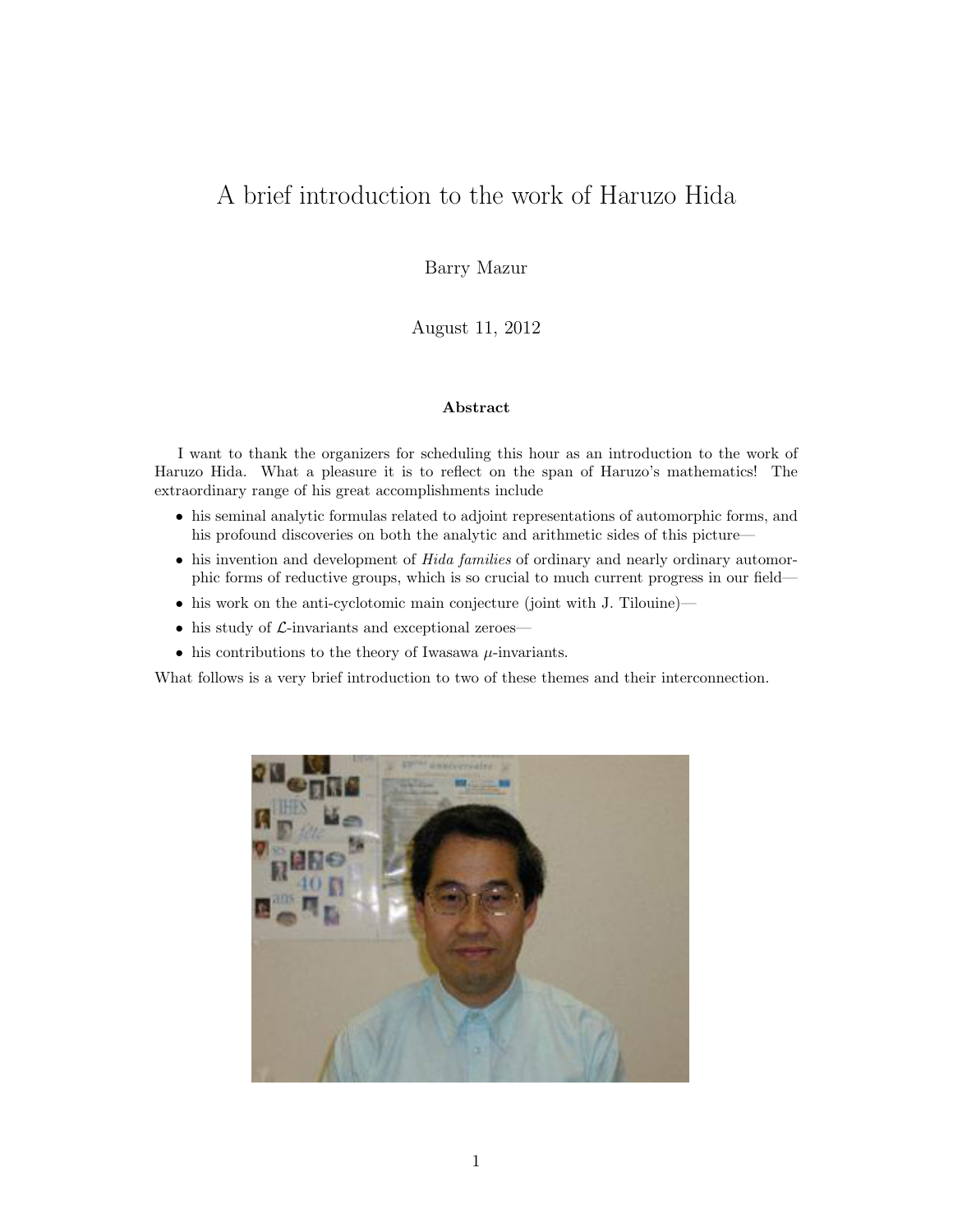|          | 1 Plan                                                                                                                 |  | $\bf{3}$       |  |
|----------|------------------------------------------------------------------------------------------------------------------------|--|----------------|--|
| $\bf{2}$ | Congruences and the 'continuous spectrum'                                                                              |  |                |  |
|          | $2.1\,$                                                                                                                |  | 4              |  |
|          | 2.2                                                                                                                    |  | 5              |  |
|          | 2.3<br>The continuous p-adic family of Eisenstein series $\dots \dots \dots \dots \dots \dots \dots \dots \dots \dots$ |  | $\overline{7}$ |  |
|          | 2.4                                                                                                                    |  | 8              |  |
| 3        | Hida's early work on the L-function of the adjoint representation                                                      |  | 9              |  |
|          | 3.1                                                                                                                    |  | 9              |  |
|          | 3.2                                                                                                                    |  | 10             |  |
|          | 3.3                                                                                                                    |  | -11            |  |
|          | 3.4                                                                                                                    |  | 12             |  |
|          | 3.5                                                                                                                    |  | 13             |  |
|          | 3.6                                                                                                                    |  | 13             |  |
| 4        | Hida's <i>p</i> -ordinary cuspidal families                                                                            |  | 14             |  |
|          | 4.1                                                                                                                    |  | 14             |  |
|          | 4.2                                                                                                                    |  | 15             |  |
|          | 4.3                                                                                                                    |  | 17             |  |
|          | 4.4                                                                                                                    |  | 19             |  |
|          | 4.5                                                                                                                    |  | 20             |  |
|          | 4.6                                                                                                                    |  | 21             |  |
|          | 4.7                                                                                                                    |  | 21             |  |
| 5        | Returning to adjoint representations and the geometry of Hida families                                                 |  | 22             |  |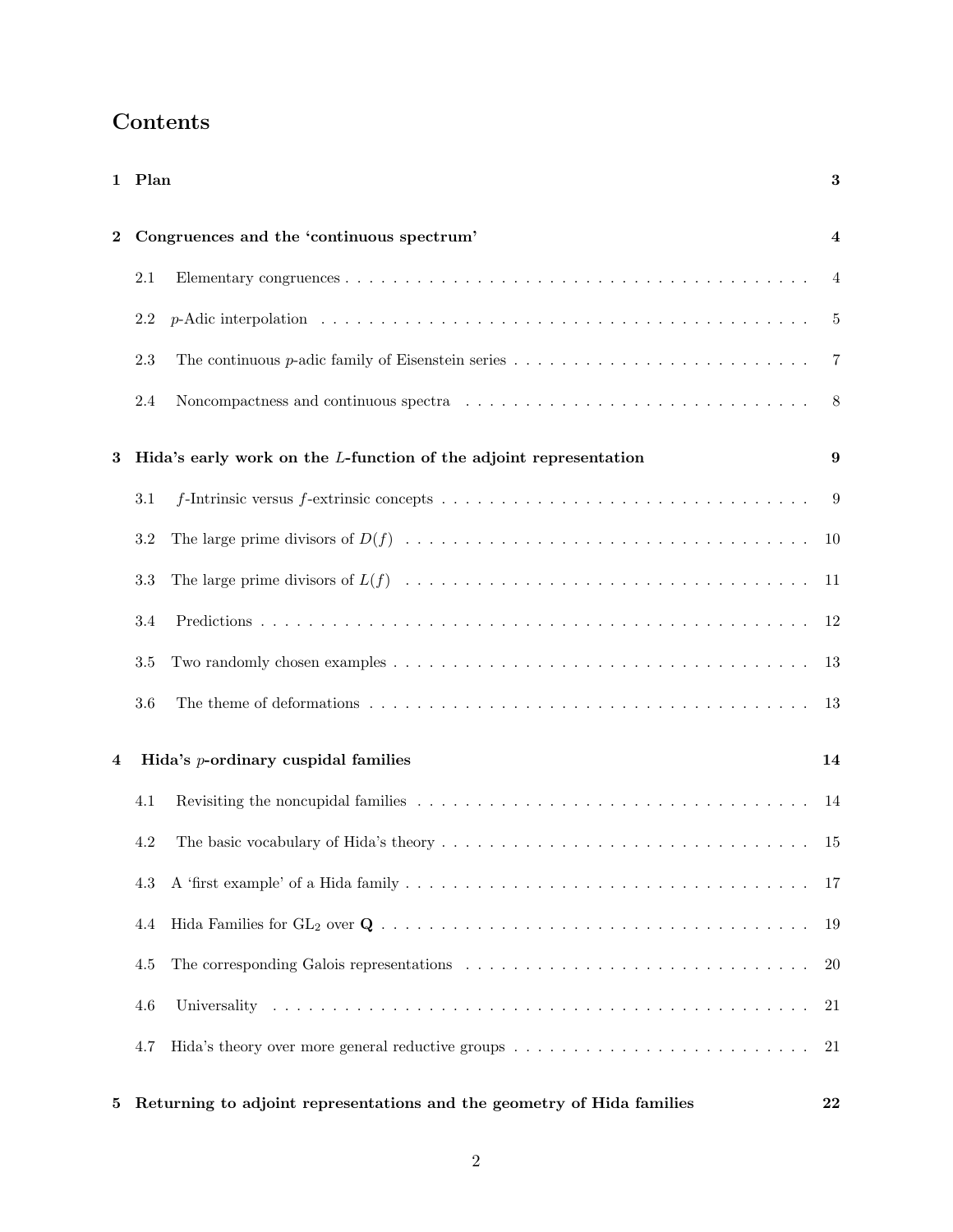|     | 5.2 The collisions between the Eisenstein locus and Hida families 23                                     |    |
|-----|----------------------------------------------------------------------------------------------------------|----|
| 5.3 |                                                                                                          |    |
|     | 6 Appendix: a 'near-symmetry' of $p$ -defect                                                             | 24 |
|     |                                                                                                          |    |
|     | 6.2 The case where the mod p $G_{\mathbf{Q}_n}$ -representation is indecomposable but not irreducible 25 |    |
|     | 6.3 The case where the mod p $G_{\mathbf{Q}_n}$ -representation is semisimple, and not irreducible  25   |    |

# 1 Plan

Since we only have an hour for this introduction and Hida's contributions are vast, we must focus things a bit, and we'll do that by beaming onto an important breakthrough of Hida's dating back to 1979—in an unpublished paper written jointly with Doi—a result which one can view as a seed idea whose significance foreshadows Hida's later approach to some of his great contributions, and which encompasses much current deep work in the subject as well.

The nature of this idea is neatly conveyed in a quote from the article [3] written by Hida two years later.

We are going to establish a coincidence of the following two rational numbers; namely the discriminant of the skew-symmetric or symmetric Q-bilinear form associated to the primitive cusp form f of weight  $k \geq 2$ , and the rational part of the special value at the integer k of the 'zeta function' associated with the same cusp form. As an application of this fact, one can prove congruences between this cusp form and another (non-Galois-conjugate) cusp form.

Here I should clarify that in those days the term 'zeta function of  $f'$ ' was sometimes used to signify the adjoint L-function, i.e., the L-function of the symmetric square of the automorphic form  $f$ ; so—for example—if

$$
f(q) = q1 + a2q2 + a3q3 + \cdots
$$

is the Fourier expansion of the cuspidal Hecke eigenform f of weight k on  $\Gamma_0(N)$ , then the 'zeta function,'  $Z(f, s)$ , referred to in the quotation above would be the meromorphic (often entire) function now called  $L(\text{symm}^2(f), s)$  that is the meromorphic continuation of the (appropriate) Dirichlet series whose Euler factor at a 'good' prime p has the form

$$
L^{\{p\}}(\text{symm}^2(f), s) := 1 - \alpha_p^2 p^{-s} \cdot \frac{1}{1 - p^{k-1-s}} \cdot \frac{1}{1 - \beta_p^2 p^{-s}} \cdot \frac{1}{1 - p^{k-1-s}}
$$

where  $\alpha_p, \beta_p$  are the roots of the quadratic polynomial  $X^2 - a_p X + p^{k-1}$ .

Now any significant text—and especially in mathematics—is never in isolation; it can't be, for otherwise it would be unintelligible; it is in conversation with things that have been written or said in the past, and it is anticipating conversation with what is to be said or written in the future. My plan, then, is to discuss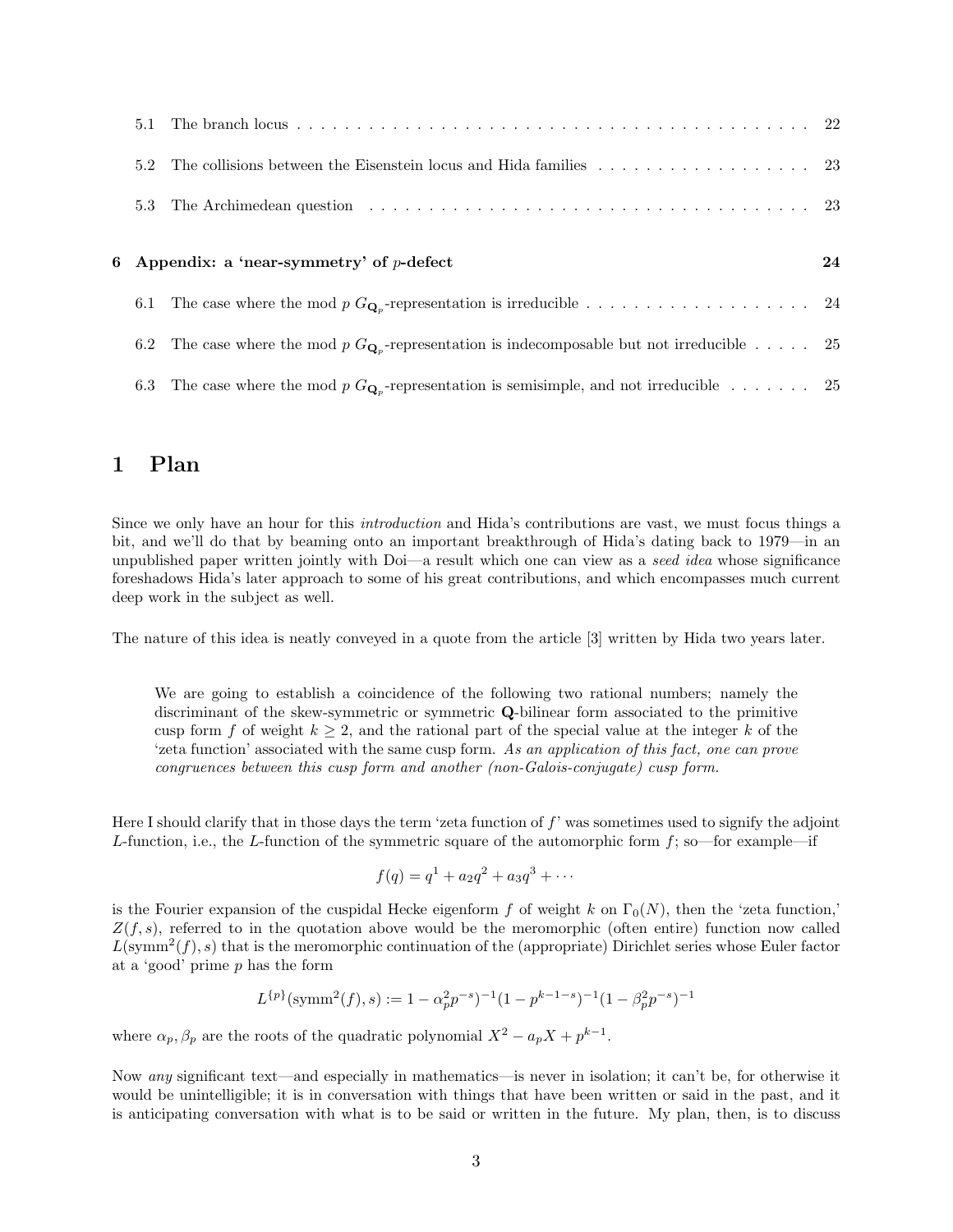what is behind the mathematics referred to in the above quotation, touching on some of its forerunners, and explaining how the seed ideas in it have expanded subsequently in Hida's work.

Here again is the sentence in it that I italicized:

As an application of this fact, one can prove congruences between this cusp form and another (non-Galois-conjugate) cusp form.

The essential theme here then is to give computable conditions that predict the *existence* of cuspforms that are congruent to a given one. With this in mind, we might begin our excursion talking about the most classical aspects of congruences of cuspforms.

# 2 Congruences and the 'continuous spectrum'

## 2.1 Elementary congruences

1. Congruences are everywhere, and even the most elementary of them, such as

$$
(a+b)^{\ell} \equiv a^{\ell} + b^{\ell} \mod \ell
$$

for  $\ell$  a prime number, have had a profound effect on our field. To cite an utterly randomly chosen minor example of this, consider the infinite product expansion of the Fourier series for the classical cuspform of weight 12 of level 1:

$$
\Delta(q) = q \prod_{m} (1 - q^m)^{24}
$$

whose Fourier coefficients  $n \mapsto \tau(n)$  are given by Ramanujan's tau-function (which is related to a great number of important arithmetic questions) and compare it to that of the cuspform of weight 2 of level 11,

$$
\omega(q) = q \prod_{m} (1 - q^{m})^2 (1 - q^{11m})^2 = \sum_{m} a_n q^n
$$

whose prime Fourier coefficients  $\{p \mapsto a_p\}$  give us  $N_E(p) :=$  the number of rational points mod p on the elliptic curve  $\overline{2}$ 

$$
E: y^2 + y = x^3 - x^2
$$

by the formula  $N_E(p) = 1 + p - a_p$ . Since

$$
1 - q^{11m} \equiv (1 - q^m)^{11} \mod 11
$$

and since this switch from  $1-q^{11m}$  to  $(1-q^m)^{11}$  converts one of these infinite products into the other, we get that

$$
\tau(n) \equiv a_n \mod 11
$$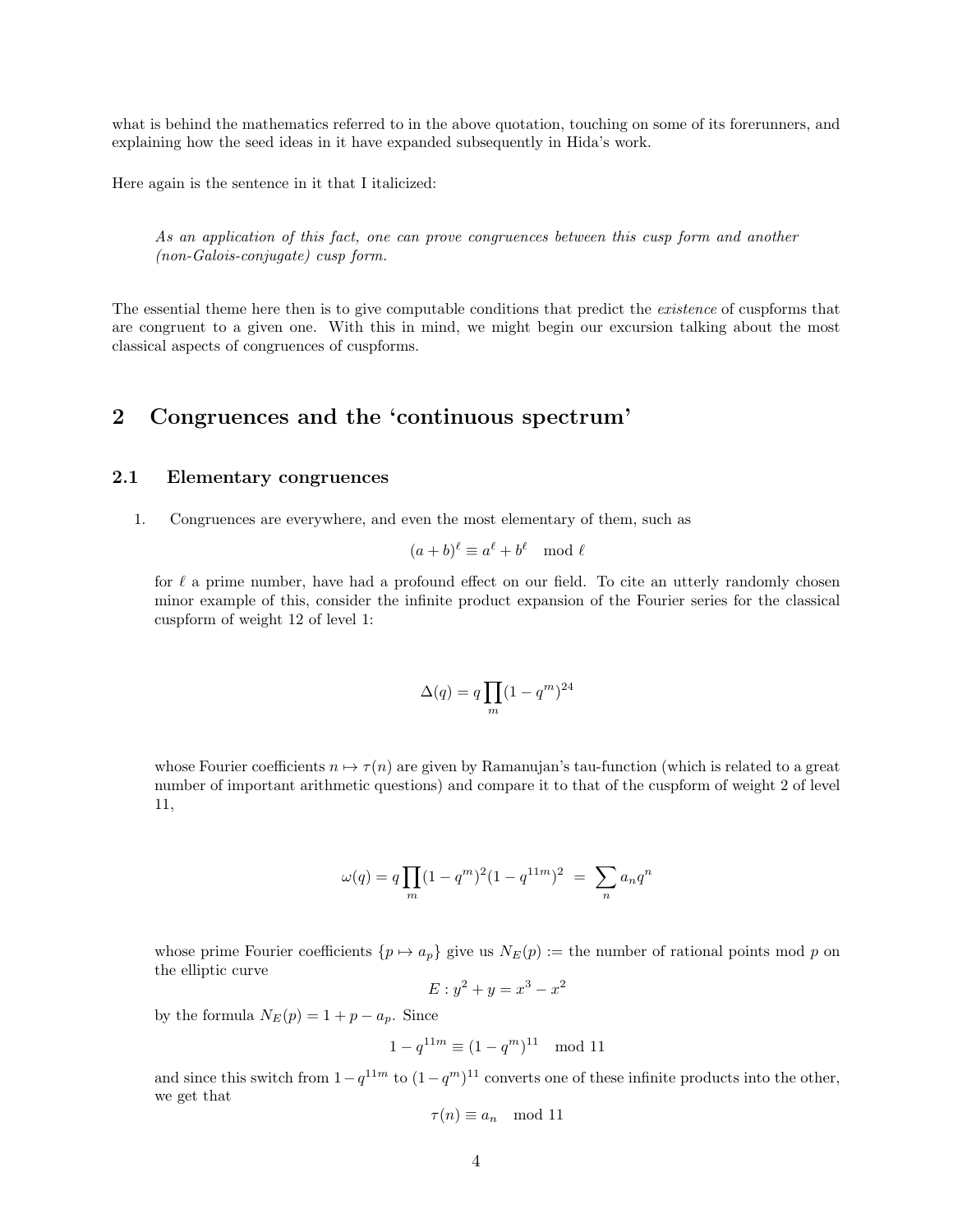telling us that—among all the other things it gives us—  $\tau(p)$  also gives us the number, at least mod 11, of solutions mod p of the equation  $y^2 + y = x^3 - x^2$ . Also—using our standard convention of saying that two modular forms are congruent modulo m if their corresponding Fourier coefficients are—we can say:

$$
\Delta \equiv \omega \mod 11.
$$

2. One of the most prolific generators of congruences among modular forms is the elementary Fermat's Little Theorem which says that

$$
a^k \equiv a^{p-1+k} \mod p
$$

where p is any prime number, and k any integer, and  $a \neq 0 \mod p$  and, more generally, Euler's extension of it:

$$
a^k \equiv a^{\phi(N)+k} \mod N
$$

for  $(a, N) = 1$  and where  $\phi(N)$  is Euler's Phi-function.

The power of Fermat's Little Theorem to generate congruences is illustrated by comparing the classical Eisenstein series of weight k (here  $k \geq 2$ , k is even; and keep  $k \neq 0 \mod (p-1)$  in this discussion).

$$
G_k = -\frac{b_k}{2k} + \sum_{n=1}^{\infty} \left\{ \sum_{d \mid n} d^{k-1} \right\} q^n
$$

taken modulo  $p$  (i.e., its Fourier coefficients being taken modulo  $p$ ) with the Eisenstein series of weight  $k + p - 1$ 

$$
G_{k+p-1} = -\frac{b_{k+p-1}}{2(k+p-1)} + \sum_{n=1}^{\infty} \left\{ \sum_{d \mid n} d^{k-1} d^{p-1} \right\} q^n
$$

or, more generally, comparing it modulo  $p^r$  with the Eisenstein series of weight  $k + \phi(p^r)$ :

$$
G_{k+\phi(p^r)} = -\frac{b_{k+\phi(p^r)}}{2(k+\phi(p^r))} + \sum_{n=1}^{\infty} \left\{ \sum_{d \mid n} d^{k-1+\phi(p^r)} \right\} q^n.
$$

Here it is Euler's Theorem that guarantees that the *nonconstant* coefficients of  $G_{k+\phi(p^r)}$  are congruent to the corresponding *nonconstant* coefficients of  $G_k$  modulo  $p^r$ . And it is the classical Kummer congruence that guarantees the analogous result for the constant coefficients, giving us that

$$
G_{k+\phi(p^r)} \equiv G_k \mod p^r.
$$

In fact, an argument of Serre (see [16]; also [15]) and by Katz ([13]) allows you to use modularity of these Fourier series together with the congruences we've just discussed between nonconstant coefficients to prove the analogous congruence for the constant coefficients; i.e., to prove the classical Kummer congruences as a derivative of, in effect, Euler's Theorem.

## 2.2 p-Adic interpolation

We'll exclude the case  $p = 2$  from now on. Working with these congruences modulo  $p^r$  between modular forms of weights k and  $k + \phi(p^r) = k + (p-1)p^{r-1}$ , it is natural to pass to the (projective) limit of the sequence:

$$
\cdots \to \mathbf{Z}/(p-1)p^{r-1}\mathbf{Z} \to \cdots \to \mathbf{Z}/(p-1)p\mathbf{Z} \to \mathbf{Z}/(p-1)\mathbf{Z}.
$$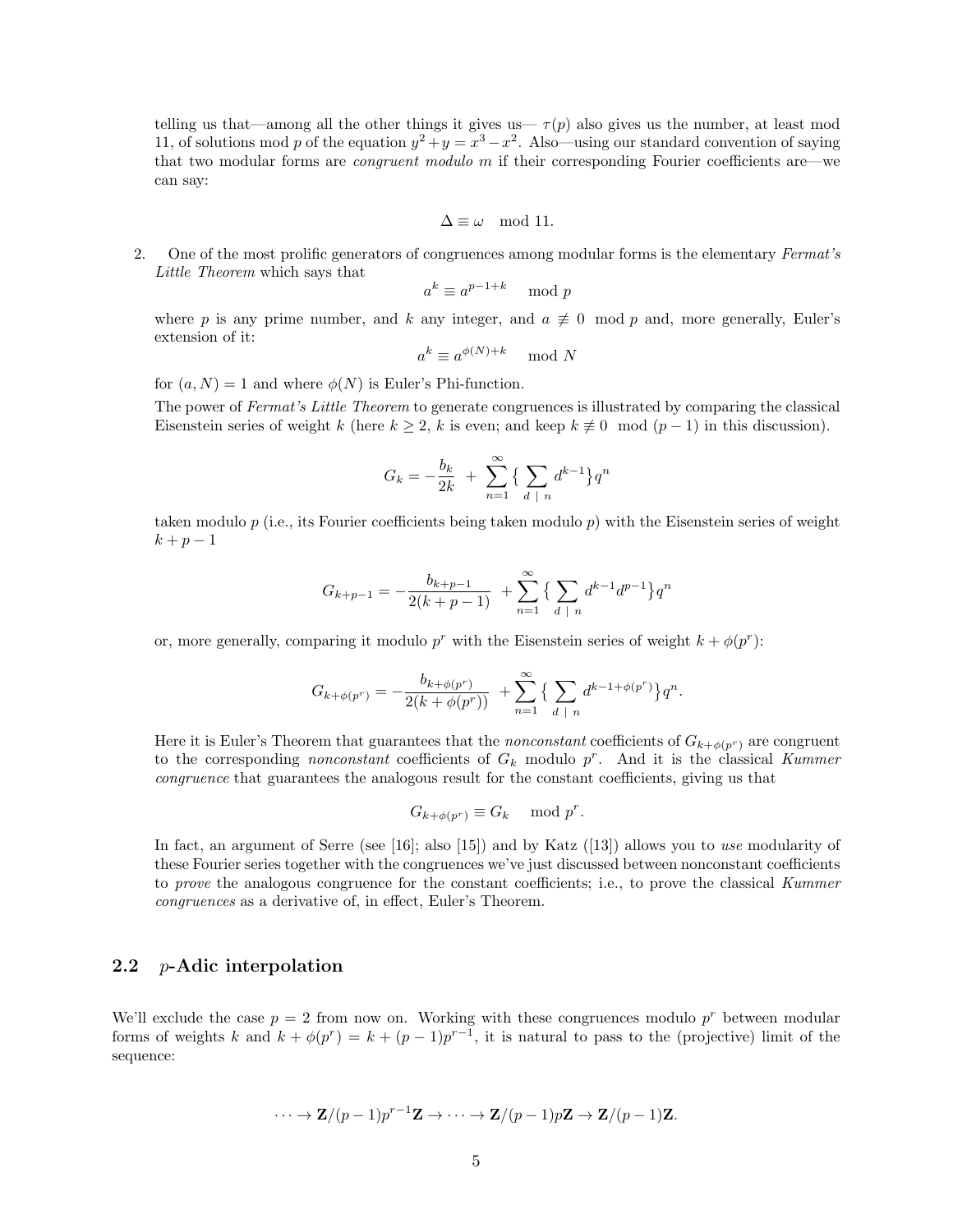When the dust settles—i.e., as  $r \to \infty$ —we get a continuous one-parameter p-adic space (a commutative Lie group, in fact)

$$
W := \lim_{r \to \infty} \mathbf{Z} / \phi(p^r) \mathbf{Z} = \lim_{r \to \infty} \mathbf{Z} / (p^{r-1}(p-1)\mathbf{Z}) = \lim_{r \to \infty} \mathbf{Z} / p^{r-1} \mathbf{Z} \times \mathbf{Z} / (p-1)\mathbf{Z}
$$

which we will refer to as *p-adic weight space*. This isomorphism provides  $W$  with a canonical product decomposition

$$
W = \mathbf{Z}_p \times \mathbf{Z}/(p-1)\mathbf{Z}
$$

and we'll write  $\kappa = (s, i)$  following this product decomposition, with  $s \in \mathbf{Z}_p$ , and  $i \in \mathbf{Z}/(p-1)\mathbf{Z}$  being the image of  $\kappa$  under the projections to the factors. W can be viewed as a union of  $p-1$  disjoint closed unit discs:

$$
W = \sqcup_{i \in \mathbf{Z}/(p-1)\mathbf{Z}} W_i
$$

where  $W_i$  is the inverse image of i under the natural map  $W \to \mathbf{Z}/(p-1)\mathbf{Z}$ . W contains the monoid of natural numbers

 $\mathbf{N} \subset W$ 

the elements of which are called "classical weights." Since  $p$  is assumed odd, there is a natural further projection:

$$
W \to \mathbf{Z}/(p-1)\mathbf{Z} \to \mathbf{Z}/2\mathbf{Z},
$$

allowing us to decompose  $W$  into *even* weights and *odd* weights; this will be useful below.

$$
W=W_{\text{even}}~\sqcup~W_{\text{odd}}.
$$

For each point  $\kappa \in W$  and any integer d, we can define

$$
d^{\{\kappa\}}:=\lim_{r\to\infty}d^{w_r}\in\lim_{r\to\infty}\mathbf{Z}/p^r\mathbf{Z}\simeq\mathbf{Z}_p.
$$

where the sequence  $\{w_r\}_r$  are positive integers tending to infinity<sup>1</sup> such that  $w_r \equiv \kappa \mod \phi(p^r)Z$  for all r. Note that if d is divisible by p then  $d^{\{\kappa\}} = 0$ .

We have, thus, "p-adically interpolated" versions of the exponential function  $k \mapsto d^k$  to give what are p-adic analytic functions of  $W$ . As a result we've also interpolated all the nonconstant Fourier coefficients of our family of Eisenstein series:

$$
\kappa \mapsto \sum_{d \ |\ n} d^{\{\kappa\}-1}.
$$

For  $\kappa \in W_{\text{even}}$ , the important construction of Kubota and Leopoldt—i.e., their "p-adic L-function"— performs, in effect, the analogous interpolation of the constant term of our family of classical Eisenstein series;

<sup>&</sup>lt;sup>1</sup>Note that even if  $\kappa = w$  is an ordinary integer, we will want the approximating  $w_r$ 's to be positive numbers tending to infinity.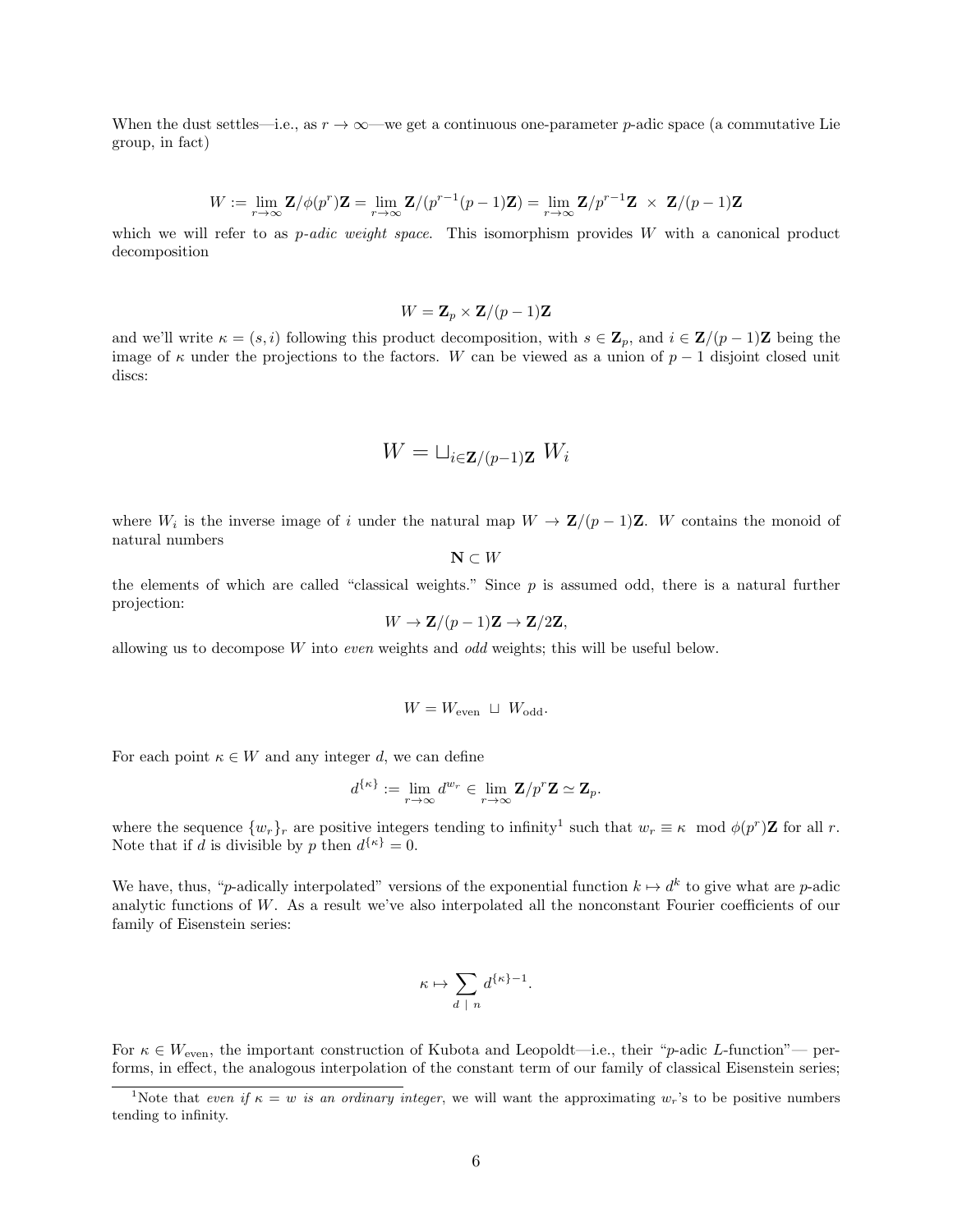i.e., of interpolating the function  $k \mapsto -\frac{b_k}{2k}$  for k ranging through positive integers, to obtain a p-adic meromorphic function ranging through  $\kappa \in W_{\text{even}}$ .

More specifically, first consider  $\kappa \in W_{\text{even}} - W_0$  so that (by the first part of Kummer's Congruence)

$$
-\frac{b_k}{2k}\in {\bf Z}_p.
$$

Moreover, fixing a sequence of even positive integers  $\{k_j\}$  which go to infinity (when viewed in R) and which have the limit

$$
\lim_{j \to \infty} k_j = \kappa \in W_{\text{even}} - W_0
$$

(when viewed in  $W$ ) we define

$$
-b_{\kappa}/2\kappa := \lim_{j} -b_{k_j}/2k_j \in \mathbf{Z}_p.
$$

Writing  $\kappa = (s, i)$  as discussed above, one has

$$
b_{\kappa}/2\kappa = L_p(1-s,\omega^i)
$$

Here  $\omega$  is the Teichmüller character, and " $L_p$ " denotes the Kubota-Leopoldt p-adic L-function.

#### 2.3 The continuous p-adic family of Eisenstein series

Putting all this together we have a construction of Serre (in [16]): giving a p-adic interpolation of the Fourier coefficients of the classical family of Eisenstein series. More exactly we may form, for every weight  $\kappa \in W_{\text{even}}$ such that  $\kappa$  projects to the even number  $i \neq 0$  modulo  $p-1$ , the p-adic continuous series of 'p-adic Hecke eigenforms on  $\Gamma_0(p)$ :

$$
G_{\kappa}^{\{ \!\!\!\ p \ \!\!\!\}}(q):=-\frac{1}{2}L_p(1-s;\omega^i)+\sum_n\big\{\sum_{d\ |\ n}d^{\{\kappa\}-1}\big\}\cdot q^n\ \subset {\bf Z}_p[[q]].
$$

The half-scare quotes around 'p-adic Hecke eigenforms on  $\Gamma_0(p)$ ' are just to record that one has to give a sense of what this means, specifically for nonclassical weights  $\kappa$ . But even when  $\kappa$  is the image of an even integer  $k \geq 2$ , and even though, in this case,  $G_{\kappa}^{\{p\}}(q)$  is identifiable with a classical eigenform, there is a significant difference between  $G_k(q)$  and  $G_{\kappa}^{\{p\}}(q)$ . For one thing, the coefficients of  $G_{\kappa}^{\{p\}}(q)$  are just p-adic numbers; however they are in the image of

$$
\mathbf{Q}(\mu_{p-1}) \hookrightarrow \mathbf{Q}_p
$$

where we make an identification

$$
\mu_{p-1} \quad \mathop{\simeq}^{\sigma} \quad \mathbf{F}_p^*
$$

and then embed

$$
\mathbf{F}^{*}_p \subset \mathbf{Z}^{*}_p \subset \mathbf{Q}^{*}_p \subset \mathbf{Q}_p
$$

in the natural way. Using such an identification we may view  $G_{\kappa}^{\{p\}}(q)$  as a genuine classical modular form with Fourier coefficients in  $\mathbf{Q}(\mu_{p-1}) \hookrightarrow \mathbf{C}$ ; it has weight k and is on the group  $\Gamma_0(p)$  with a nebentypus character that depends on  $\sigma$  and k.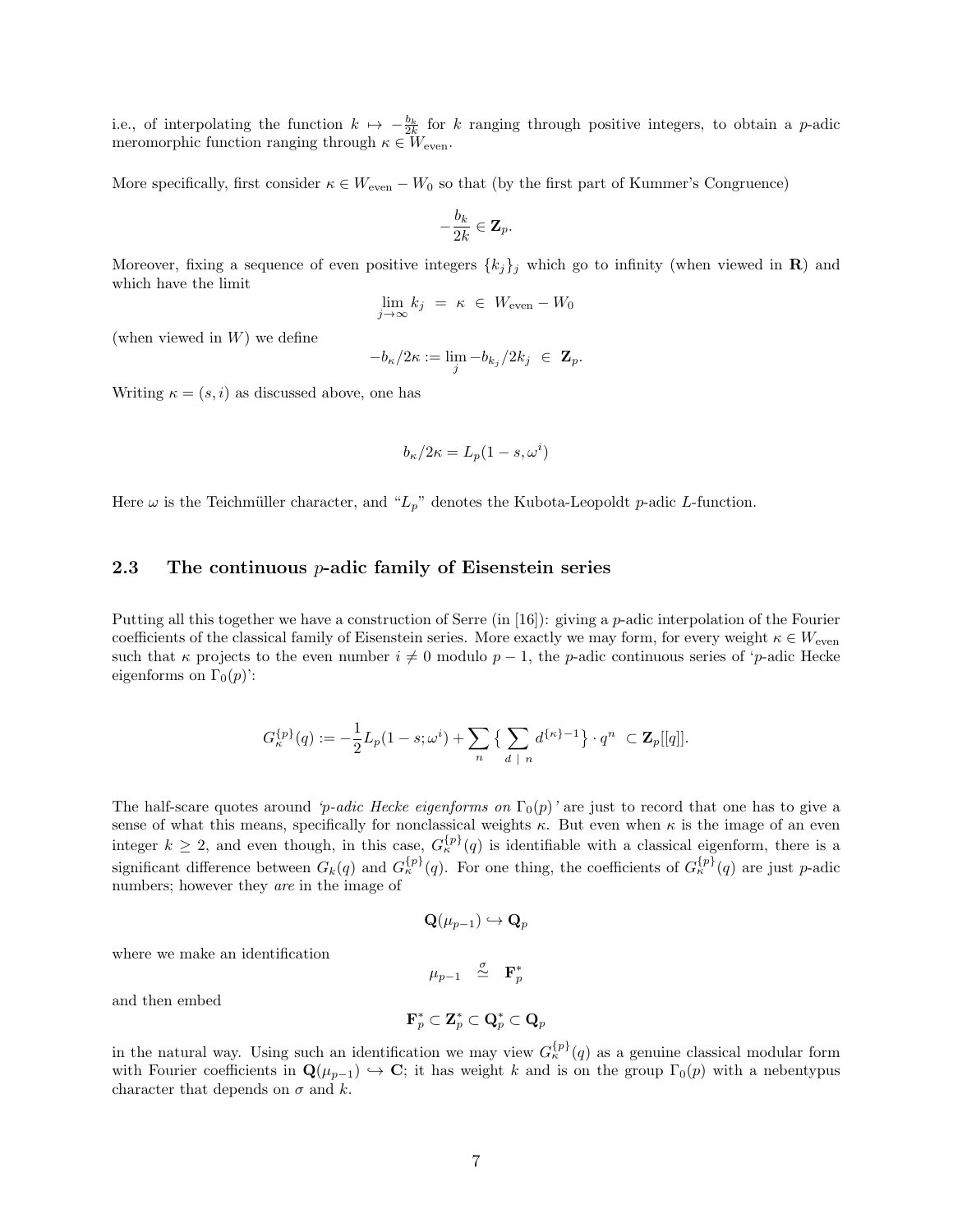Also, we don't just throw away the Eisenstein series with weights  $2 \leq k \equiv 0 \mod p - 1$ , these having—by the von Staudt-Clausen Theorem—a constant term  $-\frac{b_k}{2k}$  with negative ord<sub>p</sub>. We have other plans for these Eisenstein series: We just divide by their constant terms to get a sequence

$$
E_k(q) = 1 - \frac{2k}{b_k} \sum_{n=1}^{\infty} \left\{ \sum_{d \mid n} d^{k-1} \right\} q^n
$$

which has the very useful property of being  $\equiv 1 \mod p$ , and which interpolates to give another family

 $E_{\kappa}^{\{p\}}(q)$ 

for  $\kappa \in W_0 \subset W_{\text{even}}$ . The Fourier expansion of any member of this family is congruent to 1 mod p, and if  $\kappa = 0 \in W_0$  then

$$
E_{\kappa}^{\{p\}}(q) = E_0^{\{p\}}(q) = 1,
$$

a fact that plays an important role in this story.

These families of eigenfunctions, varying p-adic analytically in their weights were first put forward by Serre, and can be viewed as the starting point of a significant amount of modern  $(p\text{-adic})$  number theory.

It is natural to try to compare these families, for example, with the so-called "non-analytic" family of complex Eisenstein series—eigenfunctions of the Laplacian on the upper half-plane—that, at least, have Fourier coefficients varying as functions of a complex parameter s:

$$
\mathrm{Eis}^{\{\infty\}}_s(z):=\frac{1}{2}\sum_{\gcd(m,n)=1}\frac{y^s}{|mz+n|^{2s}}
$$

for  $z = x + iy$  in the upper half plane  $y > 0$  that had beginnings in work of Hecke and Reidemeister, and was developed by Maass (and, of course, later much more substantially developed by Langlands). These two families—the p-adic Eisenstein family and the nonanalytic complex Eisenstein family2—are parallel in a certain sense and can be thought of as being (part of) the 'continuous spectrum' of the eigenfunction decomposition of Banach and Hilbert spaces of modular functions. In the complex case the existence of such a continuous  $L_2$ -spectrum is related to the *noncompactness* of the fundamental domain due to the allowed behavior of these Eisenstein series at the cusps. In the p-adic case, one has the analogous relationship to the cusps; but as Hida has taught us, there are p-adic surprises coming from the so-called "discrete spectrum" here.

### 2.4 Noncompactness and continuous spectra

These p-adic modular eigenfunctions, and all the others we will be dealing with today all have the technical property of being overconvergent in the sense that

$$
\frac{1}{2}\zeta(1-s) + \sum_{n=1}^{\infty} \{\sum_{d \; | \; n} d^{s-1}\} q^n.
$$

<sup>2</sup>One can also consider in the roster of Eisenstein-families, the more naive analytic family parametrized by the complex variable s with Fourier series: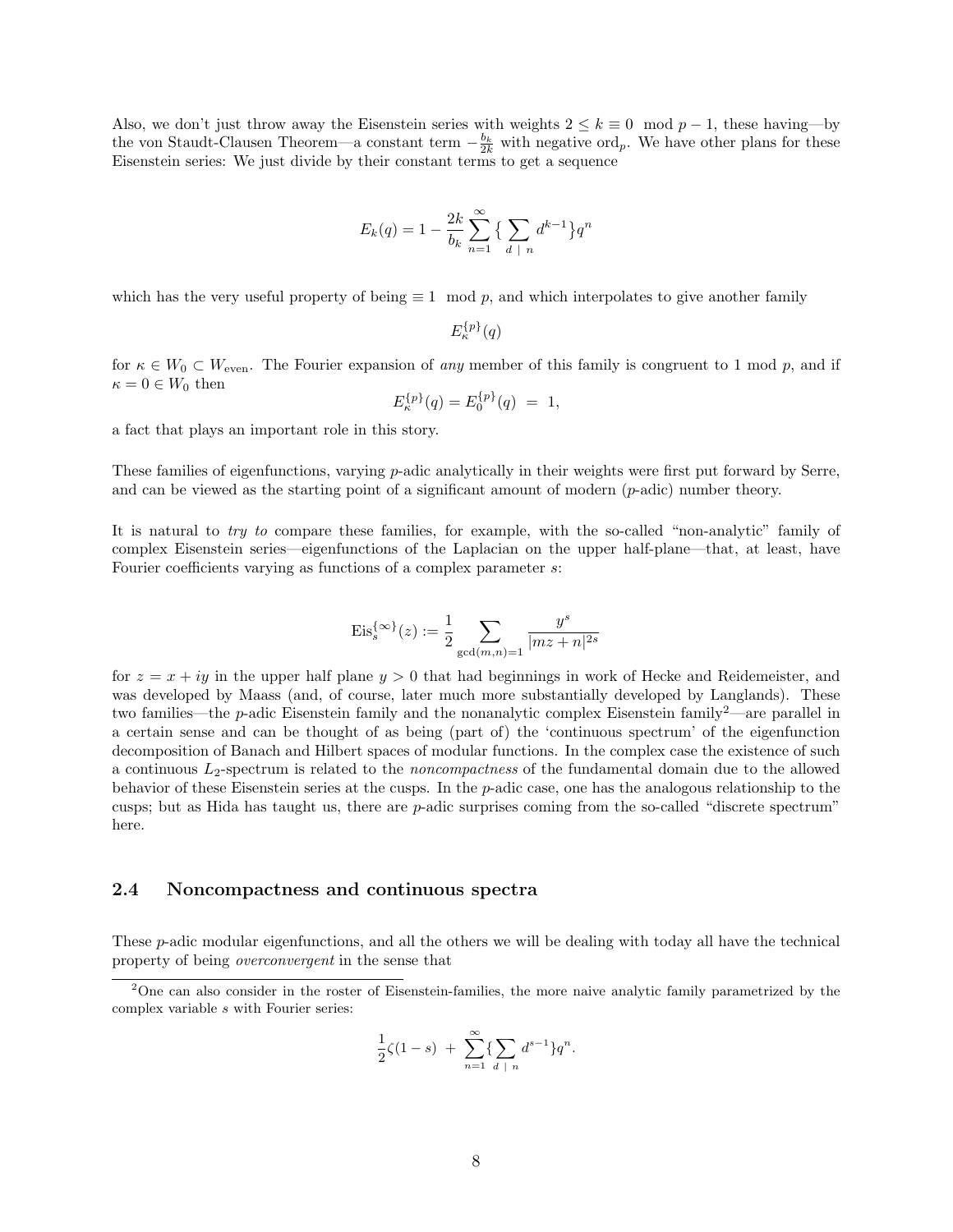- $\bullet$  they can be viewed 'geometrically' as sections of the appropriate line bundle on the appropriate  $p$ -adic modular curve,
- they are allowed to have essential singularities–but only of a specific controlled type—in small  $p$ -adic discs centered above the supersingular points in characteristic  $p$ . (To a  $p$ -adic modular form, every modular curve is noncompact!)



The Hecke operators and the  $U_p$  operator act as correspondences on the modular curves and induce operators on the corresponding spaces of overconvergent sections. By "eigenform" we will always mean an overconvergent p-adic modular form that is an eigenvector for the appropriate Hecke operators. Since these sections may have (allowed) singularities at the supersingular points, one is dealing with noncompactness when working with any of these families—whether or not one requires regularity at the cusps. This is the underlying reason why there can be continuous families of  $p$ -adic cuspforms, i.e., despite the fact that the classical members of the family correspond to the discrete series in the (classical) harmonic analysis of these modular curves.

# 3 Hida's early work on the L-function of the adjoint representation

#### 3.1 f-Intrinsic versus f-extrinsic concepts

Let us return to the quotation from Hida's 1981 article [3] that we started with this hour:

" We are going to establish a coincidence of the following two rational numbers; namely:

 $D(f) := \{$  the discriminant of the Q-bilinear form associated to the primitive cusp form f  $\}$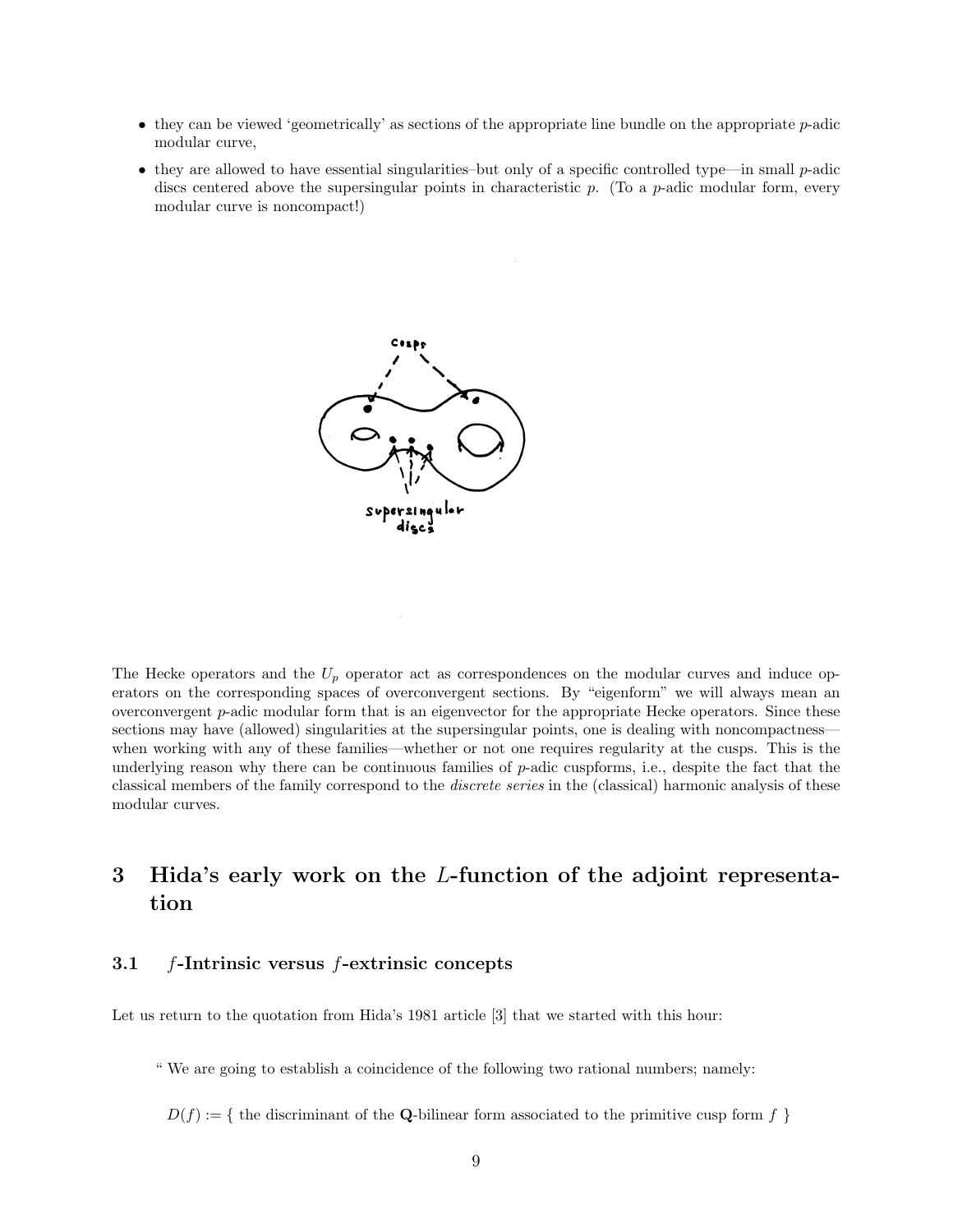and

 $L(f) := \{$  the rational part of the special value at the integer k of the 'zeta function' associated with f  $\}$ 

As an application of this fact, one can prove congruences between this cusp form and another (non-congruent) cusp form."

To connect this with the title of this section, the " $D(f)$ " will be the f-extrinsic concept in that its definition involves consideration of the placement of f among all the eigenforms of its own weight and level; the " $L(f)$ " is  $f\text{-}intrinsic$  insofar as its direct calculation involves only constructions related to  $f$  alone.

For this lecture, let's just concern ourselves with the rational prime divisors p of these numbers  $D(f)$  and  $L(f)$  and also only those p that are large compared to the weight  $k \geq 2$ , where—to be very specific—large means that  $p > \max\{k-2, 3\}.$ 

### 3.2 The large prime divisors of  $D(f)$

These are the (large) primes dividing the order of the fundamental module that describes—essentially tautologically—all possible congruences that  $f$  or its Q-conjugates can have with other eigenforms of its weight and level. They are also what might be called *primes of fusion*. To be specific, for example, let  $f$  be a newform of weight  $k \geq 2$  on  $\Gamma_0(N)$  and let  $S := S_k(N)^{new}$  denote the complex vector space generated by all cuspidal newforms of weight k on  $\Gamma_0(N)$ . Let  $S_f = \mathbf{C} \cdot f \subset S$  be the complex line generated by f, and  $S^f \subset S$  the orthogonal complement to  $S_f$  under the Peterson inner product. So,

$$
S = S_f \oplus S^f.
$$

Now let  $\mathbf{T} := \mathbf{T}_k(N)^{\text{new}}$  be the Z-algebra acting faithfully on  $S = S_k(N)^{\text{new}}$  generated over Z by the Hecke operators  $T_\ell$  for  $\ell$  not dividing N and by the Atkin-Lehner automorphisms and  $U_\ell$  operators for  $\ell \mid N$ . Let  $T_f$  and  $T^f$  denote the quotient (Z-)algebras of T that operate faithfully on  $S_f$  and  $S^f$  respectively. So  $T_f$ can be seen to be a sub-ring in the ring of integers of a number field<sup>3</sup> and more specifically,  $T<sub>f</sub>$  is the subring generated by the Fourier coefficients of all Q-conjugates of f. Denoting by  $\pi_f : \mathbf{T} \to \mathbf{T}_f$  and  $\pi^f : \mathbf{T} \to \mathbf{T}^f$ the natural surjections, we get an injection of T-modules,

$$
\begin{array}{ccc} \mathbf{T} & \stackrel{\pi}{\longrightarrow} & \mathbf{T}_f\bigoplus\mathbf{T}^f, \end{array}
$$

where  $\pi := \pi_f \oplus \pi^f$ . Viewing this geometrically on spectra, we have the picture

<sup>&</sup>lt;sup>3</sup>that happens to be totally real, since we are dealing with  $\Gamma_0$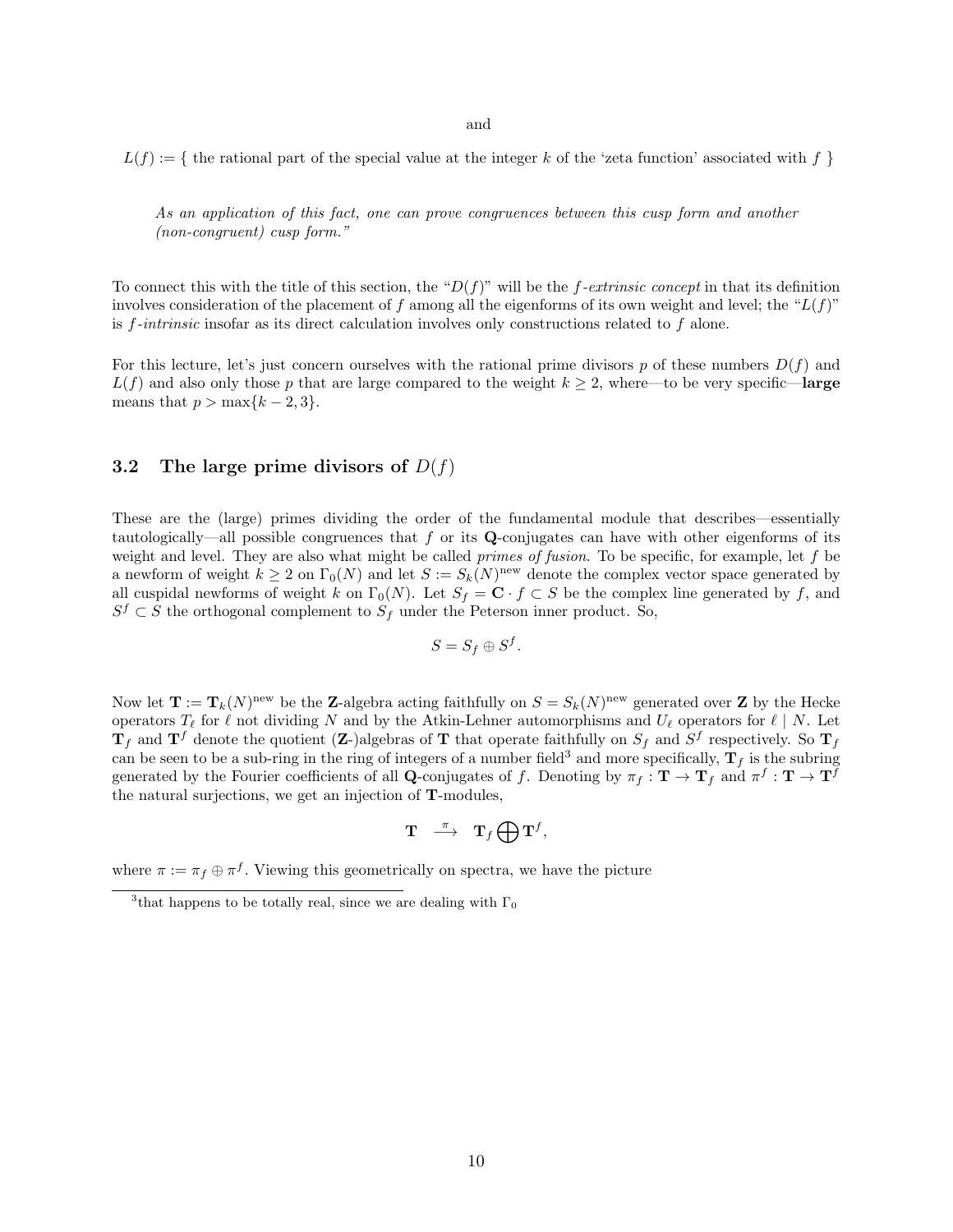

and the primes of fusion associated to f measure the intersection of  $Spec(\mathbf{T}_f)$  and  $Spec(\mathbf{T}^f)$  viewed as closed subschemes of Spec(T). To phrase things more algebraically: since  $\pi_f$  and  $\pi^f$  are surjections, the cokernel of  $\pi$  is seen to be a finite cyclic **T**-module, projecting isomorphically to (finite cyclic, of course)  $T_f$ - and  $T^f$ -modules under the homomorphisms  $\pi_f$  and  $\pi^f$ , respectively. The annihilator ideal of this cyclic  $T_f$ -module is an ideal,  $\mathcal{I}_f \subset T_f$ , that might be called the **congruence ideal** of f. Any prime p dividing the order of its index could be called a prime of fusion for f.

### 3.3 The large prime divisors of  $L(f)$

Here, to be notationally as simple as possible but still retaining the essence of the idea, suppose that our eigenform f has rational integral coefficients; equivalently  $T_f = Z$ . So our congruence module  $\mathcal{I}_f \subset T_f$  is generated by an integer  $c_f > 0$ . The formula for  $L(f)$  is then given by:

$$
L(f) = \{ \text{elementary term} \} \cdot \frac{\omega(f)}{\pi^{k+1}} \cdot Z(f, k)
$$

where

- the "elementary term" is a truly elementary rational number: a power of 2 times a power of 3 times  $(k-1)!N\phi(N),$
- $\omega(f)$  is a certain period, and
- $Z(f, k)$  is the value at  $s = k$  of the 'zeta function' we mentioned at the beginning of the hour<sup>4</sup>.

 $L^{\{p\}}(\text{symm}^2(f), s) = (1 - \alpha_p^2 p^{-s})^{-1} (1 - p^{k-1-s})^{-1} (1 - \beta_p^2 p^{-s})^{-1}$ 

where  $\alpha_p, \beta_p$  are the roots of the quadratic polynomial  $X^2 - a_p X + p^{k-1}$  and  $a_p$  is the p-th coefficient of the Fourier

 $\lambda^4$ i.e.,  $Z(f, s) = L(\text{symm}^2(f), s)$  is the entire function extending the Dirichlet series  $L(\text{symm}^2(f))$  $\Pi$  $(f), s) =$  $_{p} L^{\{p\}}(\text{symm}^{2}(f), s)$  where  $L^{\{p\}}(\text{symm}^{2}(f), s)$  is the appropriate Euler factor at p, which at good primes p is given by the formula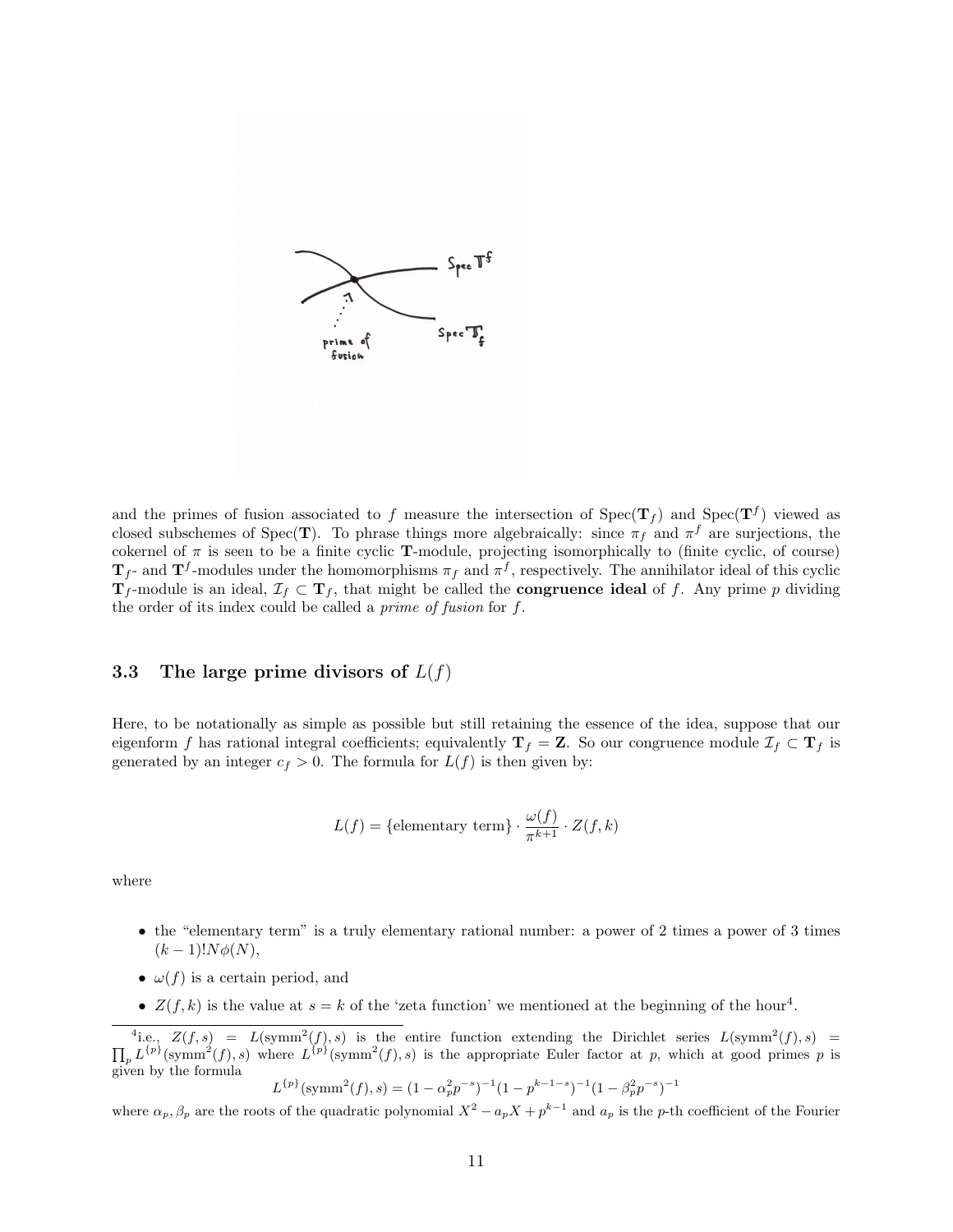By theorems of Sturm [18] and Shimura [17] this  $L(f)$  is a rational number.

Now the reason for the label f-intrinsic for this type of information about f is that—as you can see—no data regarding modular eigenforms other than f itself has been invoked. And, yet(!) given Hida's theorem relating the large prime divisors of  $L(f)$  to those of  $D(f)$ , any such prime divisor p of this f-intrinsic quantity predicts the existence of some other eigenform of the same weight and level as  $f$ , admitting a mod  $p$  congruence to f.

We'll discuss why this is so, in a while, but first, a comment about "predictions," and then a few randomly chosen examples.

#### 3.4 Predictions

Hida's result, that the large prime divisors of  $D(f)$  are **equal to** the large prime divisors of  $L(f)$  gives us, then, two ways of obtaining those prime divisors: either by computing  $D(f)$ —which is perhaps best done via modular symbols technology—or  $L(f)$ , where the natural computations to make (of period and L-value) are of quite a different sort. It would be interesting to get good asymptotic bounds for the running times relative to weight and conductor of each of these kinds of algorithms to see which side "wins," and when. My guess is that, in general, the modular symbols methods are significantly faster, but that when restricting attention to certain types of eigenforms—for example, CM-forms—the  $L(f)$ -computation may very well win asymptotically<sup>5</sup>. I.e., so that one does get a serious *pre*-diction of new eigenforms congruent to the given f. See, for example, the illuminating computations of Hida on page 259 of [3], one of which we will make use of in subsection 3.5 below.

Given the current interest in algorithms, and given our capability of making large computational experiments, one can be motivated to view certain equations as saying—among whatever else they are saying— that the algorithm implied by the RHS has the same outcome as the algorithm implied by the LHS, and therefore as raising the subsidiary problem of determining the comparative asymptotic time-estimates for each of those

expansion

$$
f(q) = q1 + a2q2 + a3q3 + \cdots
$$

<sup>5</sup>Commenting on an early draft of these notes, William Stein wrote:

I agree that the L-functions method to compute this number will win – dramatically – if you're in \*any\* situation where you somehow know a lot of coefficients of the modular form. One example is CM forms, but there are others, e.g., anything that can be expressed in terms of CM forms and forms with known q-expansions like Eisenstein series (I have a recent paper http://wstein.org/papers/nimft/ with Coates, Dokchitser, etc., where we compute certain special values for non-CM  $f$  using that we know lots of coefficients). Another situation is computing modular degrees, where Mark Watkins's approach via Flach/Shimura's formula is dramatically faster than using modular symbols, since one knows the  $a_p$  for an elliptic curve efficiently; until about 15 years ago, everybody computed these modular degrees using modular symbols, which was massively slower. Using Watkins's approach, one can predict congruences (by computing modular degrees) that are infeasible to ever actually see, e.g., the first (known) curve of rank 5 has modular degree  $2^7 * 258659$ . Thus there is a mod 258659 congruence between the newform f attached to the elliptic curve  $y^2 + y = x^3 - 79x + 342$  and some newform g in  $S_2(\Gamma_0(19047851))$ ; note that 19047851 is a prime. That newform f is \*probably\* defined over a number field of degree around 793660 =  $[(\dim S_2)/2]$ , and it's not likely anybody could ever write down q. In short, we know—because of  $L(f)$ —that there is a congruence  $f \equiv q \mod 258659$ , but, beyond this, we know absolutely nothing explicit about g, not even the degree of the field it is really defined over (with certainty), and it isn't currently feasible as far as I can tell to compute anything about q either. This is a very concrete example of how  $L(f)$  can, at times, be more approachable than  $D(f)$ .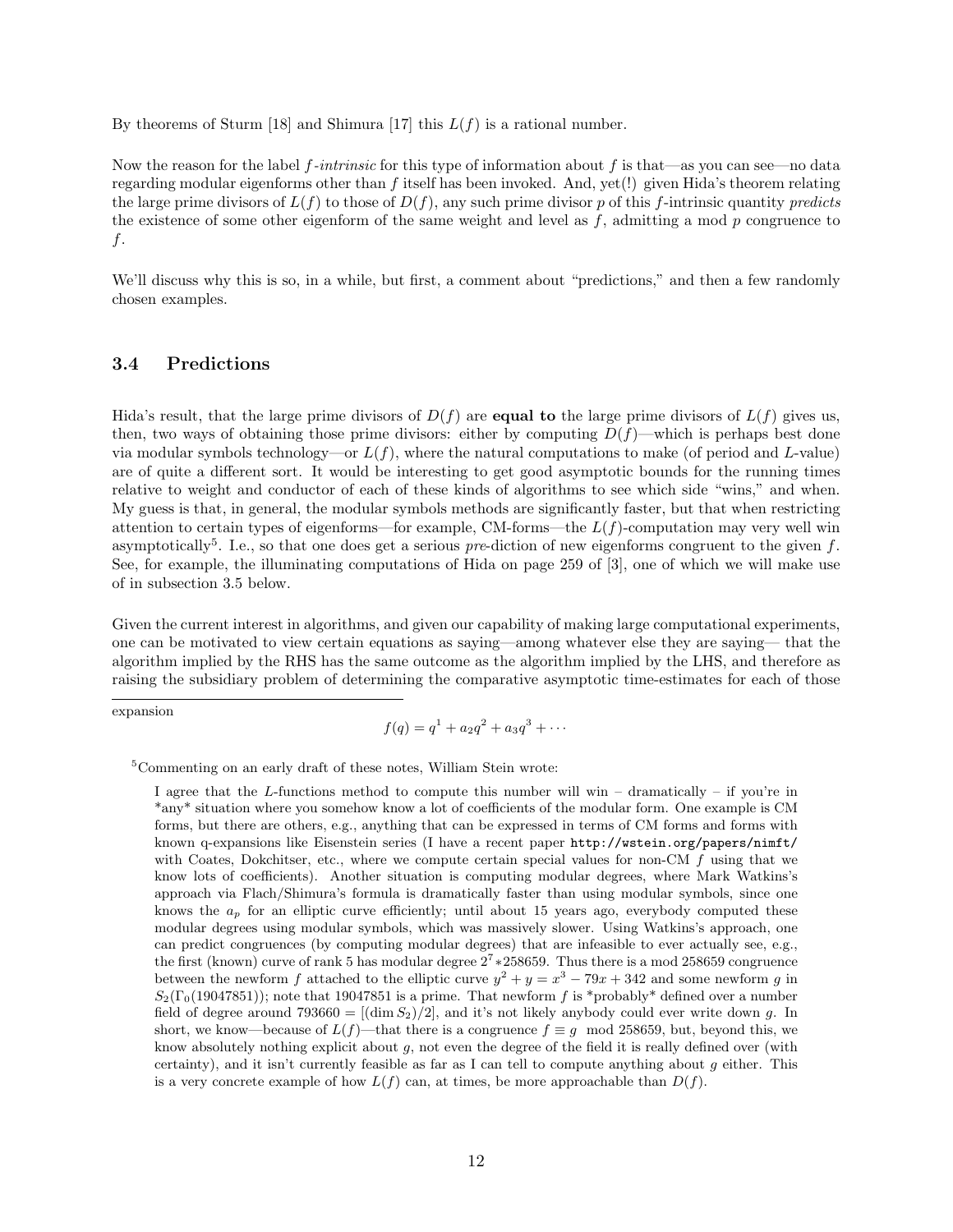algorithms; briefly, asking the question: under varying conditions of the computation, which side of the equation can be used more efficiently?

#### 3.5 Two randomly chosen examples

1. Let  $K = \mathbf{Q}(\zeta_3)$  where  $\zeta_3$  is a primitive third root of unity, and denote by  $A := \mathbf{Z}(\zeta_3) \subset K$  the ring of integers in K. Form the CM eigenform on  $\Gamma_1(3)$  of weight 13:

$$
f(q) := \frac{1}{6} \sum_{a \in A} a^{12} q^{Na}
$$

where  $Na \geq 1$  is the norm of a. One can compute—by either the  $D(f)$  or  $L(f)$  route—that 13 is the unique 'large' prime dividing these common numbers—predicting the existence of some cusp form  $q$ in  $S_{13}(\Gamma_1(3))$  (different from f) with its Fourier coefficients congruent 'modulo 13' to f. I'm thankful to Ben Lundell for communicating to me that

$$
f(q) = q + 729q^{3} + 4096q^{4} - 153502q^{7} + 531441q^{9} + 2985984q^{12} - 9397582q^{13} +
$$
  
+16777216q<sup>16</sup> + 17886962q<sup>19</sup> + O(q<sup>20</sup>),

and that in the three dimensional space  $S_{13}(\Gamma_1(3))$  the other two newforms in  $S_{13}(\Gamma_1(3))$  are Galois conjugates (pick one and call it g), and have Fourier coefficients in the field  $\mathbf{Q}(\sqrt{-26})$ . So there is a unique prime P above  $p = 13$  in the ring generated by the Fourier coefficients of g, and (as follows from Hida's Theorem) one indeed has that modulo  $P$  the Fourier coefficients of  $g$  are equal to those of  $f \mod 13$ .

2. The smallest prime number N for which there are two non-Galois-conjugate newforms of weight 2 with "even parity," i.e., Atkin-Lehner eigenvalue  $-1$  is  $N = 67$ . Letting f be the eigenform associated to the unique isogeny class of elliptic curves of conductor 67 with even parity, one computes that there is a prime of fusion (namely  $p = 5$ ) and that  $p = 5$  is the unique 'large prime' dividing  $D(f)$  is 5, and indeed there is an eigenform g such that the field generated by its Fourier coefficients is  $\mathbf{Q}(\sqrt{5})$  and modulo the unique prime above 5 in the ring generated by its Fourier coefficients it is congruent to  $f$ . Regarding this example, I should also say that I know of no Hecke algebra  $\mathbf{T} = \mathbf{T}_k^{\text{new}}(\Gamma_0(N); \epsilon)$ associated to newforms of weight k on  $\Gamma_0(N)$  for N squarefree and with prescribed signs  $\epsilon$  for all Atkin-Lehner operators<sup>6</sup> with the property that  $Spec(T)$  is *disconnected*; i.e., such that  $Spec(T)$  has multiple components and yet there is no prime of fusion "connecting them."

**Question 1.** Is there an example of such a  $Spec(T)$  that is disconnected?

For computations inspired by Maeda's Conjecture, that raise the very interesting question of *irre*ducibility of such Hecke algebras  $\mathbf{T}_{k}^{\text{new}}(\Gamma_0(N);\epsilon)$  for N squarefree and  $k >> 0$ , see [19].

#### 3.6 The theme of deformations

weight constant Rather than attempting to outline a proof of Hida's theorem relating  $D(f)$  to  $L(f)$ —which would take up this entire introductory hour—it makes sense to restrict the discussion to a few words about Hida's insight as seen from the vantage point of lots that have gone on in our subject since 1981; this viewpoint includes later results of Hida himself, of Flach, Wiles, Taylor, Kisin, and others. The aim here

 ${}^6$ I.e.,  $\epsilon : \ell \mapsto \epsilon(\ell) \in \{\pm 1\}$  is the function on newforms  $f \in {\bf T}_k^{\text{new}}(\Gamma_0(N);\epsilon)$  that give the eigenvalues of the Atkin-Lehner operators; i.e., we have  $w_{\ell} f = \epsilon(\ell) \cdot f$  for all  $\ell | N$ .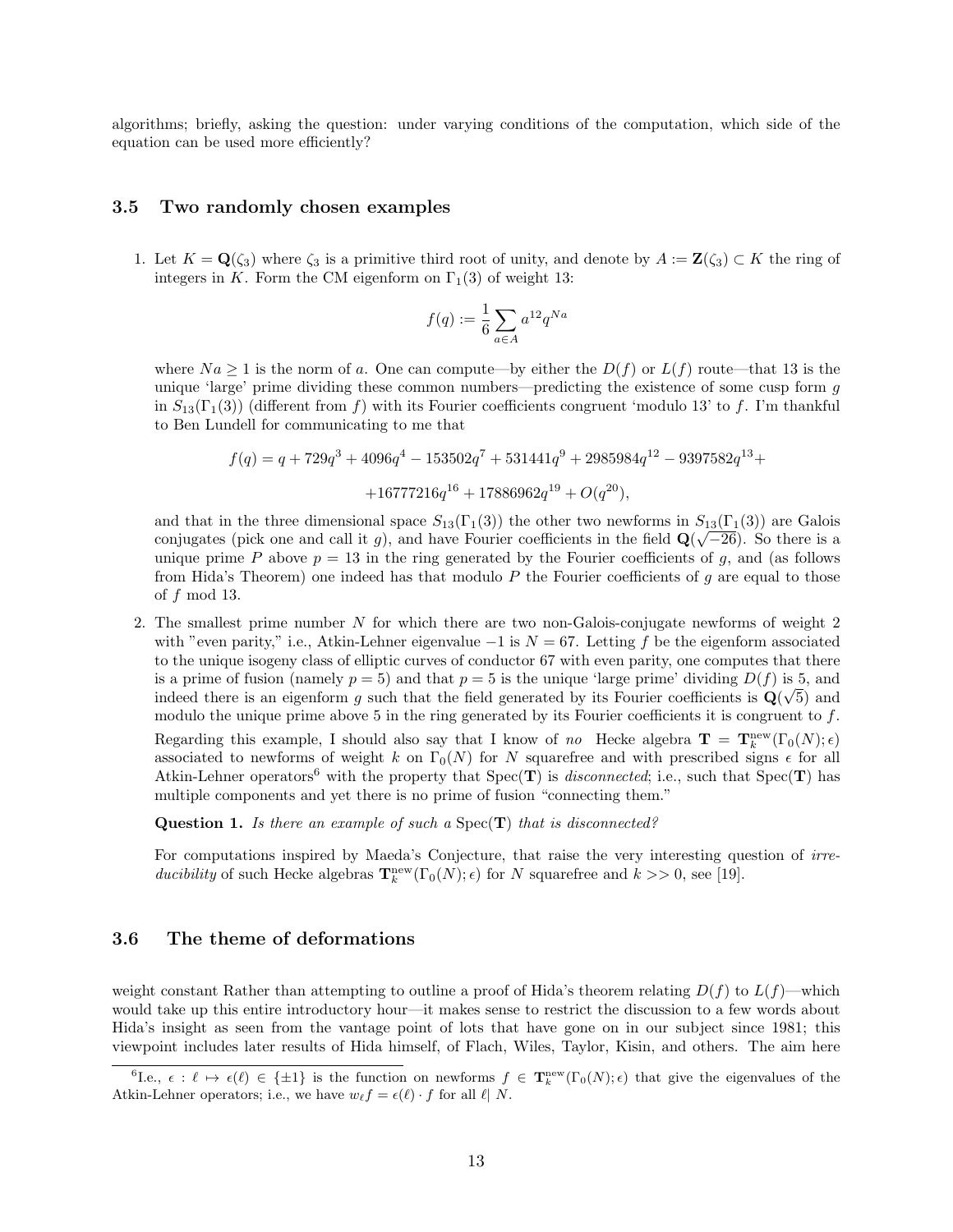is to hint about why it is not unnatural for the f-intrinsic number  $L(f)$  to predict the existence of 'other' eigenforms.

Briefly,  $L(f)$  can be understood as related to deformations. If V is the ( $\ell$ -adic) Galois representation attached to the eigenform f and to its 'standard' L-function, which is the analytic continuation of a Dirichlet series whose Euler factor at any 'good' prime  $p$  is

$$
(1 - \alpha_p p^{-s})^{-1} (1 - \beta_p p^{-s})^{-1}
$$

then  $\text{End}^0(V)$ , the trace zero endomorphism ring of V endowed with the adjoint Galois representation, is attached (after appropriate Tate twist) to the symmetric square automorphic form symm<sup>2</sup> $(f)$  and to the 'zeta function'

$$
L(\mathrm{symm}^2(f), s) = Z(f, s)
$$

which is the analytic continuation of a Dirichlet series whose Euler factor at any 'good' prime p is

$$
(1 - \alpha_p^2 p^{-s})^{-1} (1 - p^{k-1-s})^{-1} (1 - \beta_p^2 p^{-s})^{-1},
$$

i.e.,  $Z(f, s)$  is the 'zeta function' we have been discussing, whose special value  $Z(f, k)$  (times the appropriate period) gives us  $L(f)$ .

The gateway to Galois deformations of V (deformations that keep the weight constant and are required to satisfy various further features) is given by the appropriate cohomology of the adjoint representation  $\text{End}^0(V)$ —indeed the cohomology subject to local conditions (i.e., Selmer group conditions) connected to the features desired for those deformations. An analogue of the Birch- Swinnerton-Dyer conjecture associated to the automorphic form symm<sup>2</sup> $(f)$  would then make it "not unnatural" to imagine the connection between  $L(f)$  and  $D(f)$ . This connection was what Hida established directly, way back then.

Having introduced the theme, deformations, it is time to pass to one of Hida's grand theories having to do with p-adic deformations of cuspforms ('ordinary' at p) of varying weight.

# 4 Hida's p-ordinary cuspidal families

#### 4.1 Revisiting the noncupidal families

We have already discusses  $p$ -adically varying families of objects parametrized by  $p$ -adic weight space; namely the *p*-adic Eisenstein families of Serre for  $\kappa \in W_{\text{even}}$ :

$$
G_{\kappa}^{\{p\}}(q),\quad E_{\kappa}^{\{p\}}(q).
$$

Each  $G_{\kappa}^{\{p\}}(q)$  is an eigenvector for the Hecke operators  $T_{\ell}$  for  $\ell \nmid p$ :

$$
T_{\ell}G_{\kappa}^{\{ \!\!\!\ p \ \!\!\!\}}=(1+\ell^{\{\kappa\}})G_{\kappa}^{\{ \!\!\!\ p \ \!\!\!\}}
$$

and is fixed by the operator  $U_p$ :

$$
U_p G_{\kappa}^{\{p\}} = G_{\kappa}^{\{p\}},
$$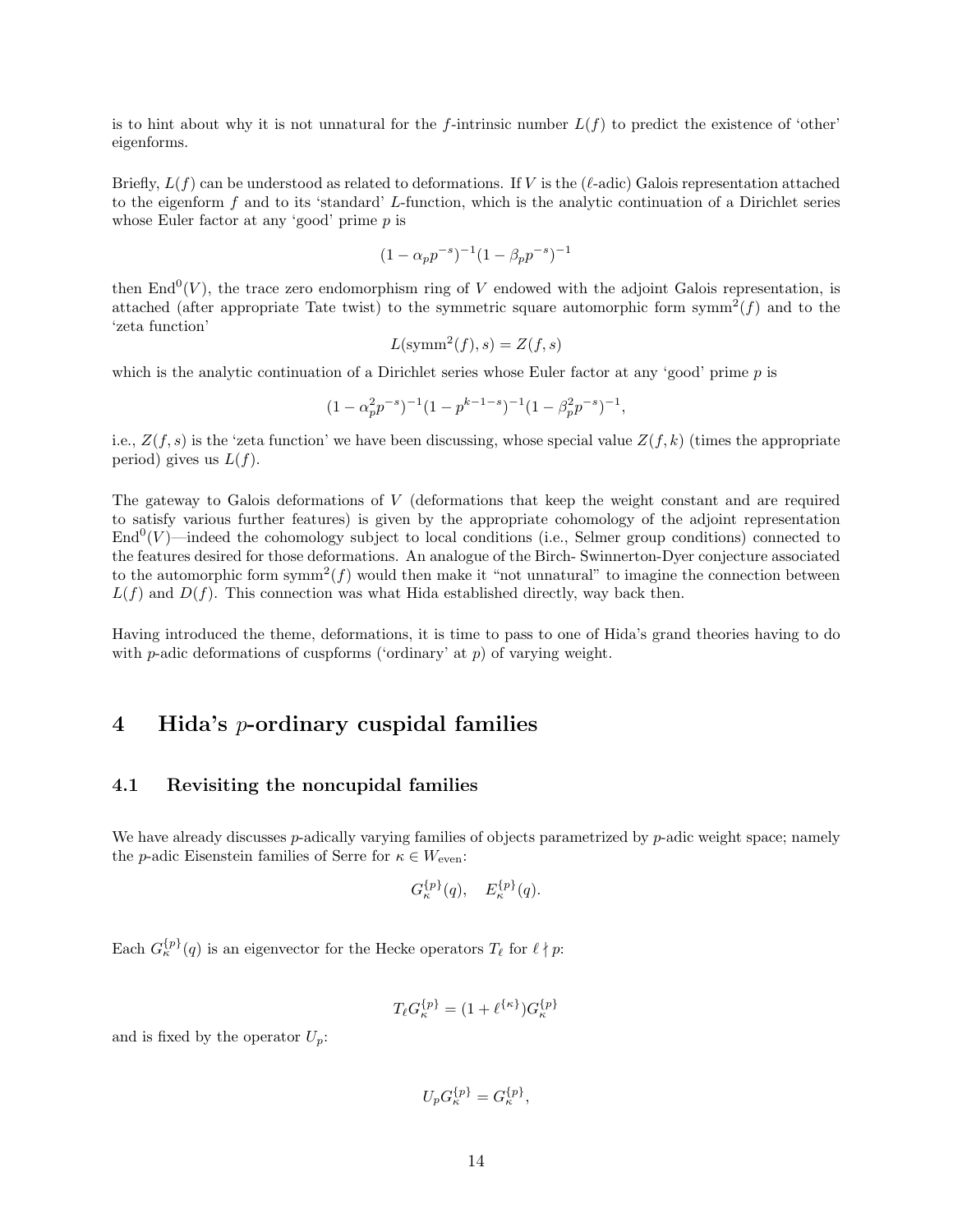and similarly with  $E_{\kappa}^{\{p\}}(q)$ .

We can consider these noncuspidal families as setting up the *prototype* for Hida's vastly interesting class of p-adically varying continuous families (not merely of Eisenstein series, but) of p-ordinary p-adic cuspforms constructed by Hida.

#### 4.2 The basic vocabulary of Hida's theory

Definition 1. 1. (The  $U_p$ -operator): If

$$
f(q) = \sum_{n} a(n)q^{n}
$$

is a power series let

$$
U_p f(q) := \sum_n a(pn)q^n.
$$

(The classical Hecke operator  $U_p$  acting on modular forms on  $\Gamma_0(N)$  —if  $p \mid N$  —acts on Fourier series at the cusp  $\infty$  via this formula.)

2. (The p-ordinary condition): If  $f(q) \in \mathbb{Z}_p[[q]]$  (or, more generally, in A[[q]] where A is a discrete valuation ring which is a finite extension of  $\mathbf{Z}_p$ ) say that  $f(q)$  is a p-ordinary eigenvector for  $U_p$  if it is an eigenvector,

$$
U_p f = u_p \cdot f,
$$

and its eigenvalue  $u_p$  is a unit in  $\mathbf{Z}_p$  (or in the DVR A).

3. (The p-ordinary projection operator): If  $f(q) \in \mathbb{Z}_p[[q]]$  consider the following limit:

$$
f^{\text{ord}} := \lim_{t \to \infty} U_p^{\phi(p^t)} f.
$$

which (if it exists) will be called the **ordinary projection**<sup>7</sup> of f.

The ordinary projection operator is key to this theory; it is somewhat analogous to 'harmonic projection' in classical analysis. Note, for example, if f is a finite sum of  $U_p$ -eigenfunctions then  $f^{\text{ord}}$  will be the sum of all the p-ordinary eigenfunctions among them.

The key theorem that controls the rest of this extraordinary theory is the following. Let  $S_k(\Gamma_1(N);\mathbf{Z}_p)$  be the  $\mathbf{Z}_p$ -module of "classical" cuspidal modular forms of weight k on  $\Gamma_1(N)$  with Fourier coefficients in the ring<sup>8</sup>  $\mathbf{Z}_p$ .

**Theorem 1. (Hida's theorem of constancy of p-ordinary rank)** Let  $N = p \cdot N_0$  with  $N_0$  not divisible by p. Then the rank of the p-ordinary subspace

$$
S_k^{\text{ord}}(\Gamma_1(N);{\bf Z}_p)\subset S_k(\Gamma_1(N);{\bf Z}_p)
$$

is independent of k if  $k > 2$ .

$$
f^{\mathrm{ord}}:=\lim_{t\to\infty}U_p^{|(A/\pi^t A)^*|}f.
$$

<sup>&</sup>lt;sup>7</sup>More general, if the coefficients of f lie in a finite DVR extension A of  $\mathbb{Z}_p$  with uniformizer  $\pi$  define:

 $8$ You might wonder how you can get "classical" modular forms with coefficients in rings other than in  $C$ , but there is a straightforward natural way of doing this by passing from  $\mathbf{Z} \subset \mathbf{C}$  to  $\mathbf{Z} \subset \mathbf{Z}_p$ .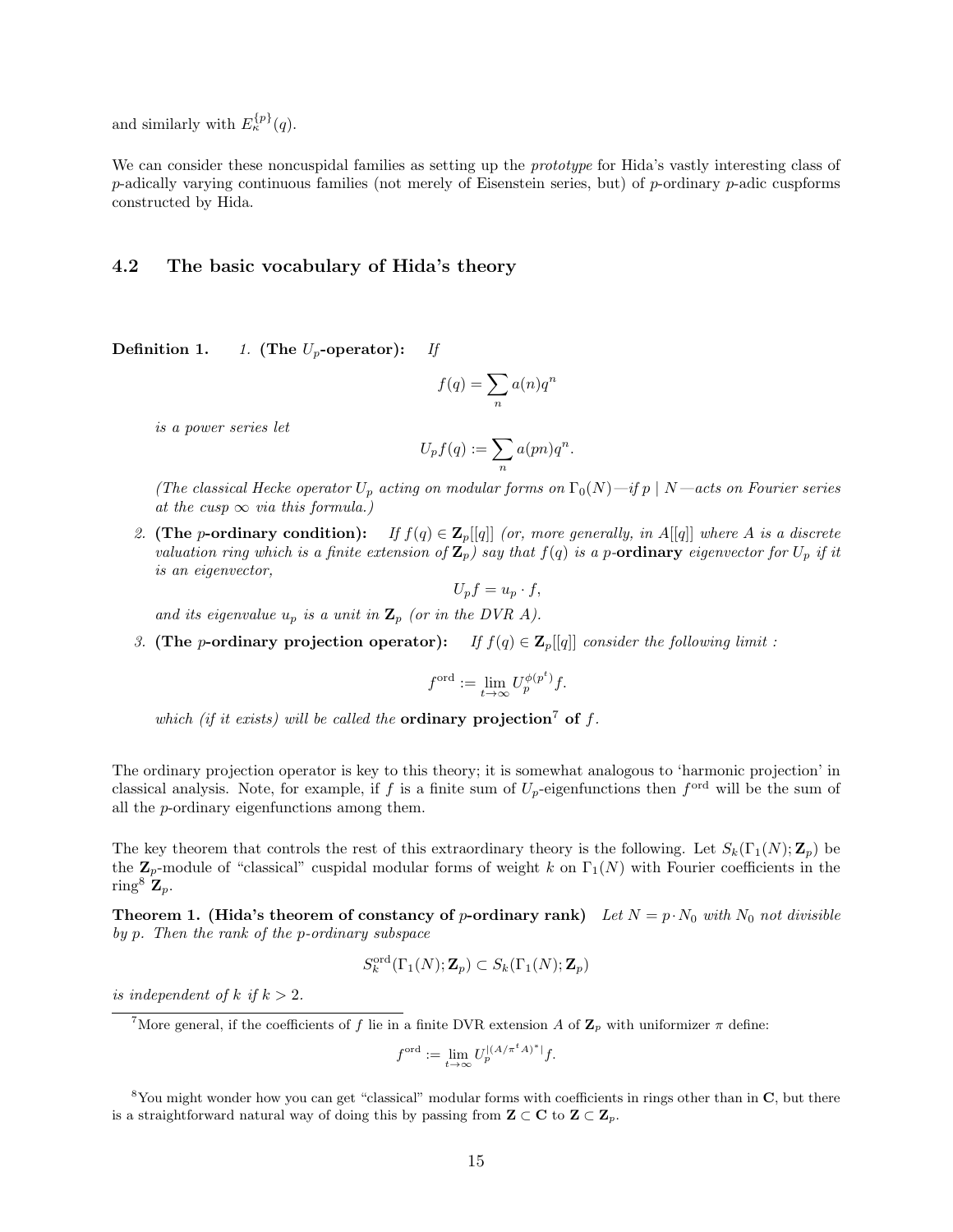Put

$$
S_k^{\operatorname{ord}}(\Gamma_1(N);{\mathbf Q}_p):=S_k^{\operatorname{ord}}(\Gamma_1(N);{\mathbf Z}_p)\otimes {\mathbf Q}_p.
$$

Colloquially, one can say that the number of 'distinct' p-ordinary (cuspidal) eigenforms in  $S_k(\Gamma_1(N); \mathbf{Q}_n)$  is constant  $(k > 2)$ .

If you are interested in the number of distinct p-ordinary (cuspidal) eigenforms of weight k on  $\Gamma_0(N)$  with fixed character  $\psi$ , this is periodic in the weight (> 2) with period  $p-1$ . More precisely, the dimension of the  $\mathbf{Q}_p$ -vector space

$$
S_k^{\text{ord}}(\Gamma_0(N), \psi \omega^{-k}; \mathbf{Q}_p).
$$

is constant. For a discussion of this, with more related information specifically about weight  $k = 2$  and p-ordinary forms on  $\Gamma_1(Np)$ , see sections 1 and 2 of [11].

A large-scale numerical investigation of the statistics of ordinary rank<sup>9</sup> might be an interesting project; e.g., what can one say about the distribution of the arithmetic function

$$
r^{\operatorname{ord}}(p,i):=\dim S_k^{\operatorname{ord}}(\Gamma_0(p);\mathbf{Q}_p)
$$

for  $k \equiv i \mod p$ ?

This boils down to a computation of the characteristic polygon (mod  $p$ ) of  $T_p$  acting on weight k cuspforms of level 1.

I asked William Stein about this, and he very quickly produced some data, and on reviewing it we soon realized that the essential data is best displayed if one has the following definition: For a given prime p and for an even integer  $2 \leq k \leq (p+3)$  by the *p*-ordinary defect of k let us mean the difference of dimensions:

$$
\delta(p,k) := \dim S_k(\Gamma_0(p); \mathbf{Q}_p) - \dim S_k^{\text{ord}}(\Gamma_0(p); \mathbf{Q}_p).
$$

If the p-ordinary defect of k is zero, then every eigenform of low weight is p-ordinary. The following symmetry relationship holds for all data that he has computed so far (i.e.  $p < 389$ ):

$$
\delta(p,k) = \delta(p, p+3-k).
$$

Therefore the table below lists only pairs  $(p, k)$  for even integers  $2 \leq k \leq (p + 3)/2$  with the understanding that the full range  $k \leq (p+3)$  can then be found, using the above symmetry <sup>10</sup>.

<sup>9</sup>Kevin Buzzard had done such an investigation some years ago, and it might be good to extend the range of it.

<sup>&</sup>lt;sup>10</sup>We see no reason for this symmetry to persist for all higher primes; see the appendix for the reason why —in any event—one might expect a close relationship between  $(p, k)$  and  $(p, p + 3 - k)$ .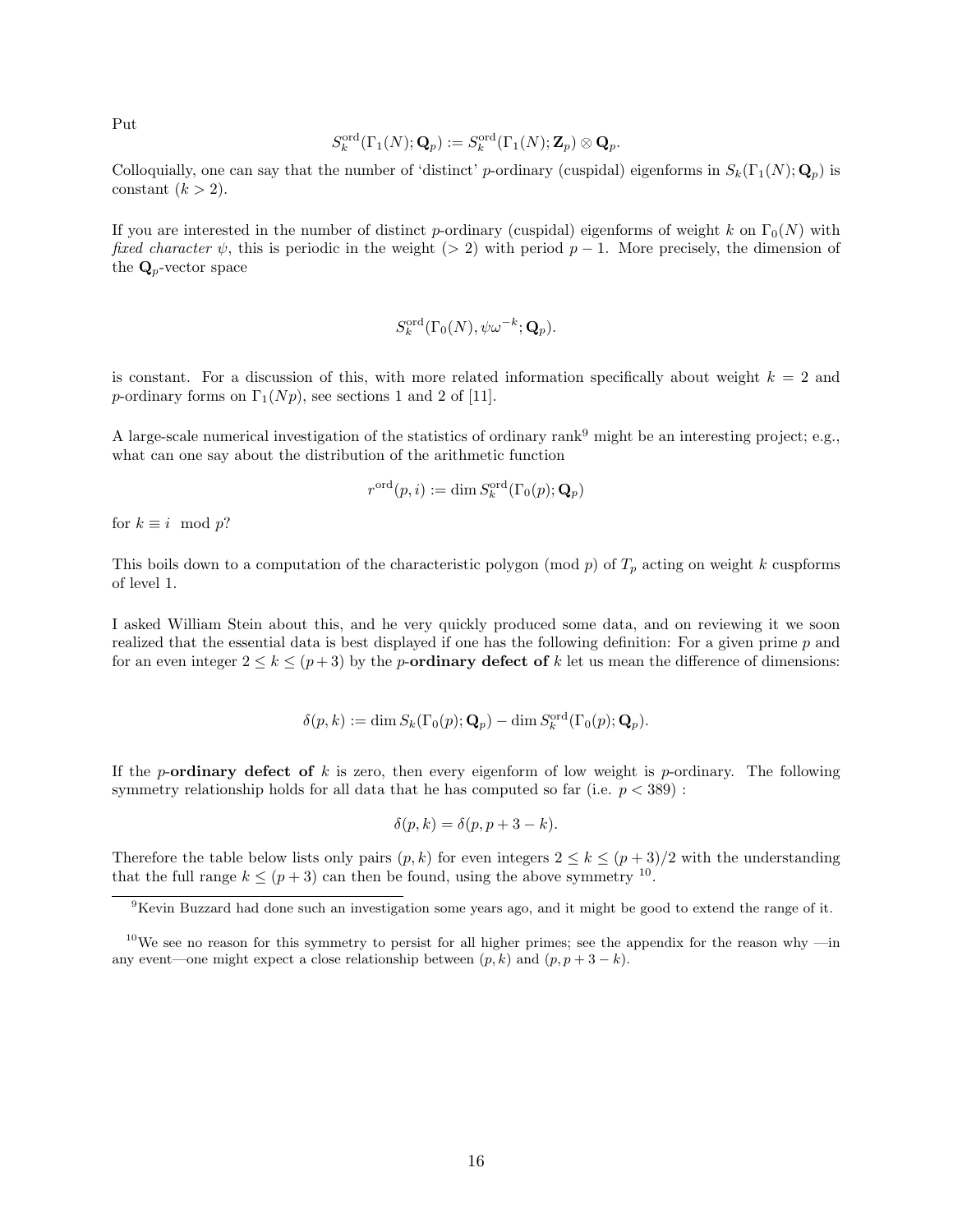| (p,k)      | defect         |  |
|------------|----------------|--|
| (59,16)    | 1              |  |
| (79, 38)   | 1              |  |
| (107, 28)  | 1              |  |
| (131, 40)  | 1              |  |
| (139,36)   | 1              |  |
| (151,60)   | 1              |  |
| (173, 24)  | 1              |  |
| (193, 72)  | 1              |  |
| (223, 72)  | 1              |  |
| (229, 116) | $\overline{2}$ |  |
| (257,50)   | 1              |  |
| (257,100)  | 1              |  |
| (257, 130) | $\overline{2}$ |  |
| (263,98)   | 1              |  |
| (269, 78)  | 1              |  |
| (277, 92)  | 1              |  |
| (283, 72)  | $\overline{2}$ |  |
| (307, 78)  | 1              |  |
| (313, 114) | 1              |  |
| (331, 84)  | $\overline{2}$ |  |
| (353, 76)  | $\overline{2}$ |  |
| (379, 56)  | 1              |  |

We have plans for a much larger project here.

## 4.3 A 'first example' of a Hida family

Let  $p$  be any prime in the range

 $11\leq p\leq 7$  billion

except for  $p = 2411$ . (Visit the section "Conjecture on tau(n)" at wikipedia<sup>11</sup> which lists  $p = 7758337633$  as the next prime number that should be avoided.)

For these primes p we have that the p-th Fourier coefficient,  $\tau(p)$ , of the classical newform  $\Delta$  (of weight 12 and level 1) is a  $p$ -adic unit, and so we can factor

$$
X^{2} - \tau(p)X + p^{11} = (X - \alpha_{p})(X - \beta_{p}) \in \mathbf{Z}_{p}[X]
$$

where one of these roots, say  $\alpha_p$  is a p-adic unit while  $\text{ord}_p(\beta_p) = 11$ .

Form

$$
\Delta^{\{p\}}(z) := \Delta(z) - \beta_p \Delta(pz) \in S_{12}(\Gamma_0(p); \mathbf{Z}_p).
$$

The newform  $\Delta$  is "p-ordinary" in the sense that  $\Delta^{\{p\}}$ , its 'lifting' to  $\Gamma_0(p)$ , is a p-ordinary eigenform for (the Hecke operator  $T_\ell$  for all primes  $\ell \neq p$  and also for)  $U_p$ , where the eigenvalue of  $U_p$  is a p-adic unit:

$$
U_p \Delta^{\{p\}} = \alpha_p \cdot \Delta^{\{p\}}.
$$

**Definition 2.** A modular form that is an eigenvector for  $U_p$  is said to be p-ordinary if its  $U_p$ -eigenvalue is a p-adic unit.

 $11$ http://en.wikipedia.org/wiki/Tau-function#Conjectures\_on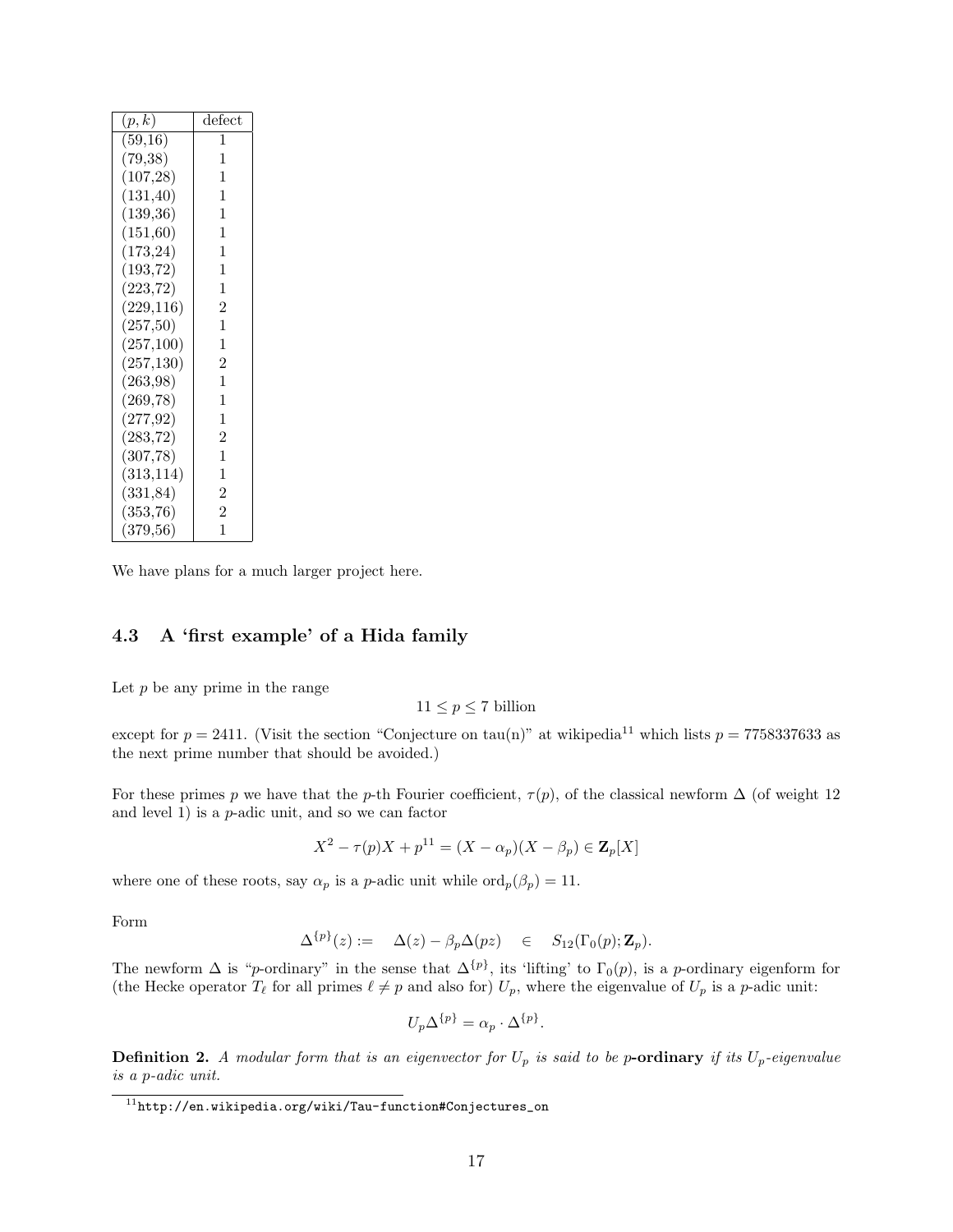So  $\Delta^{\{p\}}(z)$  is indeed p-ordinary. Since  $\Delta$  is a generator of  $S_{12}^{\text{ord}}(\Gamma_0(1))$  and since any newform in  $S_{12}^{\text{ord}}(\Gamma_0(p))$ has slope<sup>12</sup>  $5 = (12-2)/2$  it follows that  $\Delta^{\{p\}}(z)$  alone generates  $S_{12}^{\text{ord}}(\Gamma_0(p); \mathbf{Q}_p)$ .

Hida's constant rank theorem then gives us that:

Corollary 2. The dimension of

$$
S_k^{\mathrm{ord}}(\Gamma_0(p),\omega^{12-i};\mathbf{Q}_p)
$$

is equal to 1 for all  $k > 2$ .

Now multiply  $\Delta^{\{p\}}$  by the Eisenstein family  $E_{\kappa}^{\{p\}}$ —for

$$
\kappa \in W_0 := \{ \kappa \in W \mid \kappa \equiv 0 \mod (p-1) \}.
$$

Note two things: Since the Fourier expansion of  $E_{\kappa}^{\{p\}}$  is congruent to  $1 = 1 + 0 \cdot q + 0 \cdot q^2 + \cdots$  modulo p, it follows that for any  $\kappa \in W_0$ , the Fourier expansion of the product,  $\Delta^{\{p\}} \cdot E_{\kappa}^{\{p\}}$ , is congruent modulo p to the Fourier expansion of  $\Delta^{\{p\}}$ . Moreover, since  $E_0^{\{p\}} = 1$  the product,  $\Delta^{\{p\}} \cdot E_\kappa^{\{p\}}$  in weight  $\kappa = 12$ , is just  $\Delta^{\{p\}}.$ 

Now apply the p-ordinary projection operator (which we can show converges). We get a family

$$
\mathcal{F}^{\{p\}}_{12+\kappa}:=\{\Delta^{\{p\}}\cdot E_\kappa^{\{p\}}\}^{\text{ord}}
$$

with extraordinary properties:

1.  $\mathcal{F}_{12}^{\{p\}} := \Delta^{\{p\}}$ .

- 2. For any  $\kappa \in W_0$ , the Fourier expansion of  $\mathcal{F}_{\kappa}^{\{p\}}$ , is congruent modulo p to the Fourier expansion of  $\Delta^{\{p\}}.$
- 3. If  $\kappa \in W_0$  is the image of the integer  $k \geq 2$ , then  $\mathcal{F}^{\{p\}}_{\kappa+12}$  is the unique generator of  $S_{k+12}^{\text{ord}}(\Gamma_0(p); \mathbf{Q}_p)$ . In particular<sup>13</sup> it is an eigenvector for the Hecke operator  $T_\ell$  for all primes  $\ell \neq p$  and also for  $U_p$ .
- 4. This family

$$
\kappa\mapsto \mathcal{F}^{\{ \!\!\!\ p \ \!\!\!\}}
$$

defined for  $\kappa \in W_0$  extends<sup>14</sup> to a family  $\kappa \mapsto \mathcal{F}^{\{p\}}_{\kappa}$  defined for all  $\kappa \in W$  with essentially the same properties, except that at any classical weight  $2 \leq k = \kappa \in W_i$  the *p*-adic modular form  $\mathcal{F}^{\{p\}}_{\kappa}$ corresponds to a classical modular (cuspidal p-ordinary) eigenform<sup>15</sup> on  $\Gamma_0(p)$  with nebentypus  $\omega^{-i}$ .

5. The extended family  $\kappa \mapsto \mathcal{F}^{\{p\}}_{\kappa}$  has a p-adic integral structure. To prepare to explain this, form

$$
\Lambda := \mathbf{Z}_p[[\mathbf{Z}_p^*]],
$$

<sup>&</sup>lt;sup>12</sup>The **slope** of a  $\overline{U_p}$ -eigenform is the *p*-adic ord of its  $U_p$ -eigenvalue.

<sup>&</sup>lt;sup>13</sup>since it is the unique generator, and the Hecke operators preserve  $S_{k+12}^{\text{ord}}(\Gamma_0(p); \mathbf{Q}_p)$ ,

<sup>&</sup>lt;sup>14</sup>To get the extension of this family to W<sub>i</sub> for any  $i \in \mathbf{Z}/(p-1)\mathbf{Z}$  perform the same construction starting not with  $\Delta$  but rather with a generator of  $S_k^{\text{ord}}(\Gamma_0(p), \omega^{12-i}; \mathbf{Q}_p)$ .

<sup>&</sup>lt;sup>15</sup>It follows by continuity that for every  $\kappa \in W$ ,  $\mathcal{F}_{\kappa}^{\{p\}}$  is an eigenvector for the Hecke operator  $T_{\ell}$  for all primes  $\ell \neq p$  and also for  $U_p$ .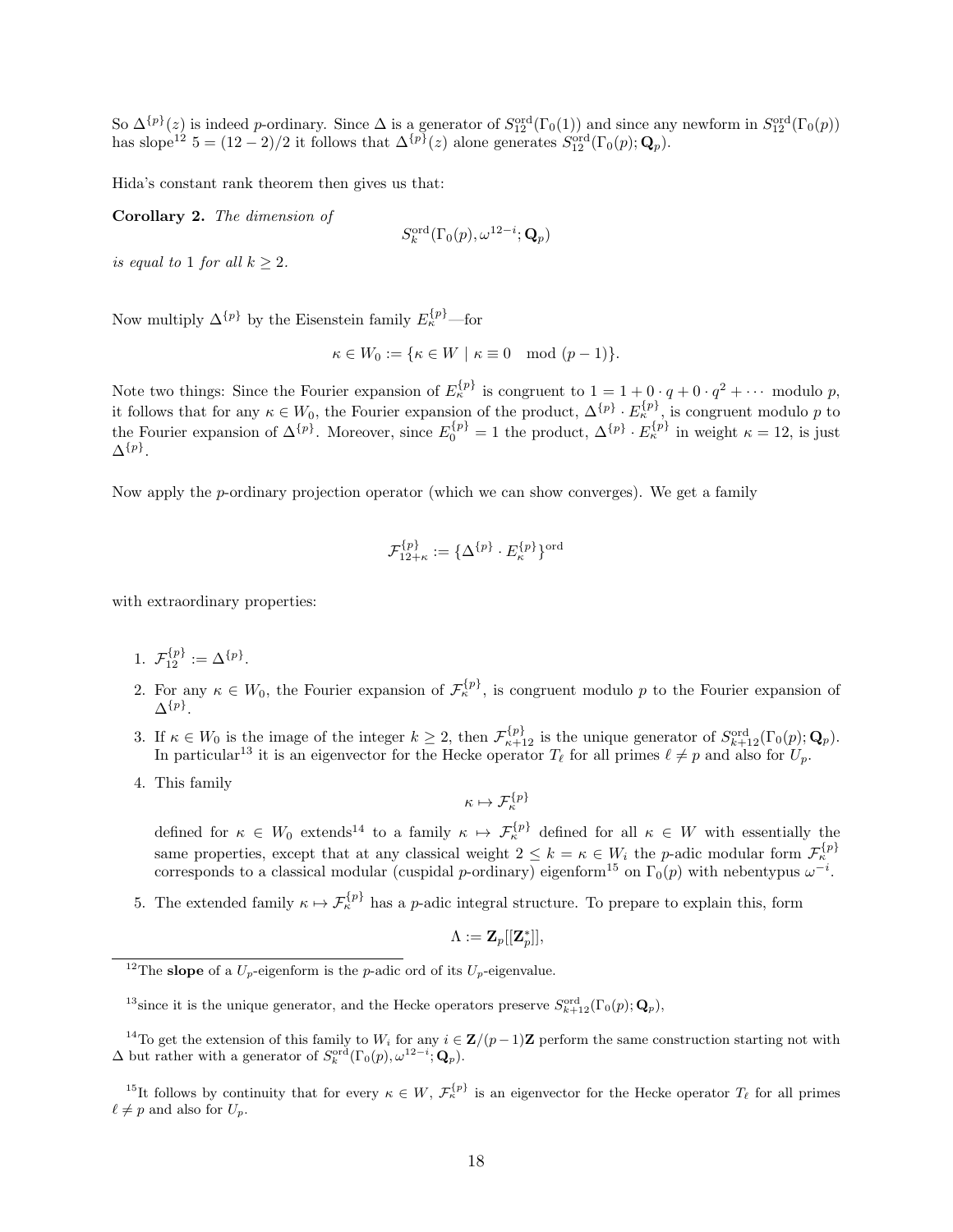the Iwasawa ring. There is a natural homomomorphism  $W \to \text{End}(\mathbb{Z}_p^*)$  and any endomorphism of  $\mathbf{Z}_p^*$  extends to a ring homomorphism

$$
\Lambda := \mathbf{Z}_p[[\mathbf{Z}_p^*]] \to \mathbf{Z}_p.
$$

In this manner, every  $\kappa \in W$  gives us, in a natural way, a ring homomorphism which we'll denote by the same letter:

$$
\kappa:\Lambda\to\mathbf{Z}_p.
$$

For the family  $\kappa \mapsto \mathcal{F}^{\{p\}}_{\kappa}$  (with  $\kappa \in W$ ) that we have been discussing we have the following theorem:

**Theorem 3.** For any prime  $\ell \neq p$  there is an element  $t_{\ell} \in \Lambda$  such that for any  $\kappa \in W$  the eigenvalue of  $T_{\ell}$  acting on  $\mathcal{F}_{\kappa}^{\{p\}}$  is equal to  $\kappa(t_{\ell}) \in \mathbf{Z}_p$ . Also, there is an element  $u_p \in \Lambda$  such that for any  $\kappa \in W$ the eigenvalue of  $U_p$  acting on  $\mathcal{F}_{\kappa}^{\{p\}}$  is equal to  $\kappa(u_p) \in \mathbf{Z}_p$ .

#### 4.4 Hida Families for  $GL_2$  over Q

We have given an example, in the previous subsection, where Hida's theorem gave us *constant p-ordinary* rank 1. We constructed a family of p-ordinary p-adic cuspidal eigenforms—a p-adic analytic curve—that projected isomorphically onto weight space (a union of  $p - 1$  discs. The construction, though is vastly more general. For any  $N = p \cdot N_o$  with  $(p, N_o) = 1$ , if

$$
\dim_{\mathbf{Q}_p} S_k^{\mathrm{ord}}(\Gamma_0(N), \psi; \mathbf{Q}_p) = r
$$

one obtains a p-adic analytic family of p-ordinary p-adic cuspidal eigenforms f forming a p-adic analytic space  $H \to W$  projecting by a finite flat mapping of degree r to the corresponding weight space:

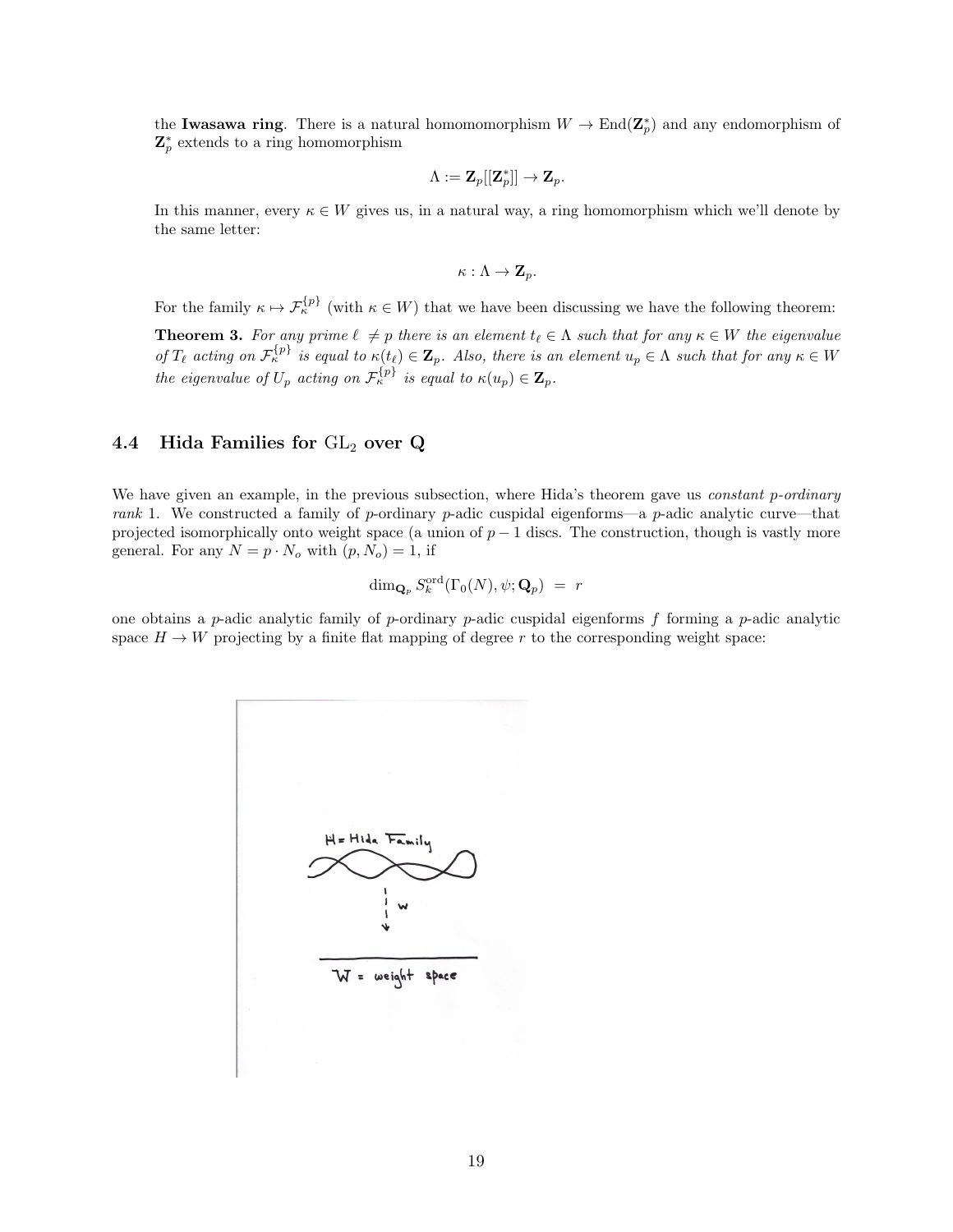These are the *Hida Families*. Slightly more technically, we may view Hida families as *p*-adic rigid analytic spaces  $w : H \to W$  and consequently we talk of their points *rational over*  $\mathbf{Q}_p$  which is, in effect, all that we have done so far; or we can also go further and consider their rational points over extension fields of  $\mathbf{Q}_p$  such as Tate's "p-adic complex numbers,"  $C_p :=$  the p-adic completion of the algebraic closure of  $Q_p$ . The Hecke operators  $T_\ell$  for primes  $\ell$  not dividing the level N, or the  $U_\ell$  for  $\ell \mid N$  act in a rigid p-adic analytic manner on the points f of H and their eigenvalues as functions of f then give us rigid p-adic analytic functions  $T_\ell \mapsto T_\ell$ and  $U_{\ell} \mapsto \mathcal{U}_{\ell}$  on the p-adic analytic space H.

Even more striking is that Hida families all have analogous very tight p-adic integral structures as in Theorem 3 above16. That is, any Hida family is a component or union of components of the rigid analytic space attached to some "Hida-Hecke algebra" T.

These Hida-Hecke algebras T contain elements identified with Hecke operators and have the property that for any continuous homomorphism  $h : \mathbf{T} \to \mathbf{C}_p$  there is an overconvergent p-ordinary cuspidal eigenform  $f_h$ such that for all primes  $\ell$  the image of  $T_\ell \in \mathbf{T}$  (resp.,  $U_\ell \in \mathbf{T}$ ) under h gives the eigenvalue of the action of  $T_\ell$  (resp.,  $U_\ell$ ) on  $f_h$ . Moreover, every classical<sup>17</sup> p-ordinary cuspidal eigenform is a member of some Hida family.

#### 4.5 The corresponding Galois representations

Over every Hida family of level N viewed as p-adic rigid analytic space  $w : H \to W$ , there is a canonical two-dimensional vector bundle<sup>18</sup> V with continuous action of the absolute Galois group  $G_{\mathbf{Q}} := \text{Gal}(\bar{\mathbf{Q}})$  on (the *p*-adic rigid analytic vector bundle)  $V$  over  $H$ ,

$$
\rho: G_{\mathbf{Q}} \to \mathrm{Aut}_H(V),
$$

with the property that

- $\rho$  is unramified outside the level  $N = N_o p$  and
- the trace of the action of the Frobenius element(s) attached to any prime  $\ell \nmid N$  on points f of H—when viewed as function on  $H$ —is equal to the function  $\mathcal{T}_{\ell}$  defined in the previous subsection<sup>19</sup>.

(It is also true that the determinant,  $\det(\rho) : H \to \mathbf{G}_m$ , is essentially–after mild renormalization, equal to the projection to weight space,  $w : H \to W$ .)

This associates to any Hida family  $H \to W$  of level  $H = N_o p$  a corresponding rigid p-analytic family of  $G_{\{Q,N\}}$ - representations parametrized by H. Here  $G_{\{Q,N\}}$  is the Galois group of a maximal subextension, Galois over  $\bf Q$ , of an algebraic closure of  $\bf Q$  that is unramified for all primes not dividing N. So, if we let

 $16$ This p-adic integrality feature of Hida families—plus the fact that the mapping to weight space is of finite degree is where, at least at present–Hida families, which correspond to the "slope zero" part of the eigencurve, distinguish themselves from the other components of the eigencurve that parametrize p-adic overconvergent eigenforms of finite positive slope.

<sup>&</sup>lt;sup>17</sup> or more generally overconvergent

<sup>&</sup>lt;sup>18</sup>This vector bundle with Galois action is elegantly constructed by applying the *p-ordinary projection operator* to an appropriate limit of  $p$ -adic cohomology of a sequence of modular curves where  $p$ -power of the level of these curves tends to infinity.

<sup>&</sup>lt;sup>19</sup>i.e., is equal to the eigenvalue of  $T_\ell$  on f for f varying through the points of H.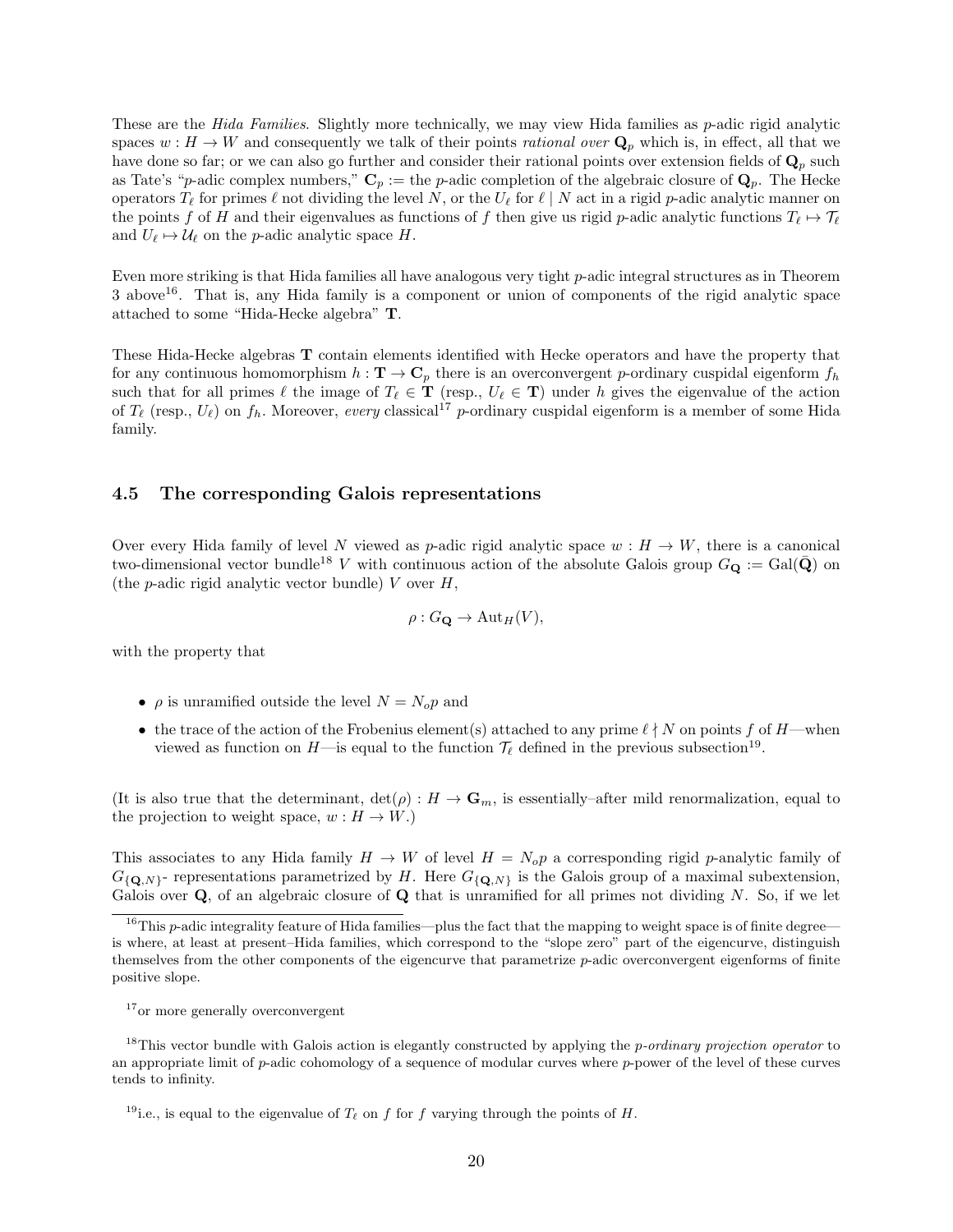denote the parameter of  $\mathbf{C}_p$ -valued points of H by  $f \in H(\mathbf{C}_p)$ , we have that f parametrizes a family of Galois representations

$$
f \mapsto {\rho_f : G_{\{Q,N\}} \longrightarrow GL_2(\mathbf{C}_p)},
$$

these representations varying  $p$ -adic rigid analytically in the variable  $f$ .

These structures too have a p-adic integral property. That is, they are induced from continuous representations

$$
G_{\{Q,N\}} \longrightarrow GL_2(\mathbf{T})
$$

where **T** is the appropriate Hida-Hecke algebra.

#### 4.6 Universality

When studying a continuous representation of the absolute Galois group of a number field K into  $GL_n(R)$ for R a local noetherian ring it is standard, nowadays, to seek 'universality features.' That is, to formulate a certain collection of constraints,  $\mathcal{C}$ , such as specifying:

- the residual representation; i.e., the representation to the quotient  $GL_n(R) \to GL_n(k)$  where k is the residue field of R,
- the determinant (or not specifying it),
- the local behavior, or some aspect of the local behavior, of the representation when restricted to the decomposition group at each place, nonarchimedean or archimedean,

and then proving that any representation of the absolute Galois group of K into  $GL_n(A)$  for any Artin local ring with residue field k that satisfies all the constraints C is induced from a unique homomorphism  $R \to A$ that is compatible with the identity when one passes to residue fields.

The great work on modular lifting (due to Wiles, Taylor-Wiles, and others) have, as an application, that a large quantity of  $G_{\mathbf{Q},N}$ -representations attached to Hida families enjoy a *universal feature* (where one of the constraints in  $\mathcal C$  is that the restriction of this Galois representation to a decomposition group at p has the p-ordinary Galois condition). The technique of Galois deformations has played an important role in some of Hida's other work, principally his establishment—jointly with Jacques Tilouine—of the anti-cyclotomic main conjecture for CM fields ([9]), thereby extending—but by a very different method—the earlier result of Karl Rubin who proved the conjecture for quadratic imaginary fields ([14]).

## 4.7 Hida's theory over more general reductive groups

This, of course, is merely the beginning of Hida's grand project which has now developed to encompass 'nearly ordinary' p-adic families for  $GL_n$ , (general n) and over general totally real fields. In the bibliography below we have selected some of Hida's early works connected—largely—to the aspects of his project concerning classical eigenforms, but for the full range, see the extensive bibliography of his books and articles in http: //www.math.ucla.edu/~hida/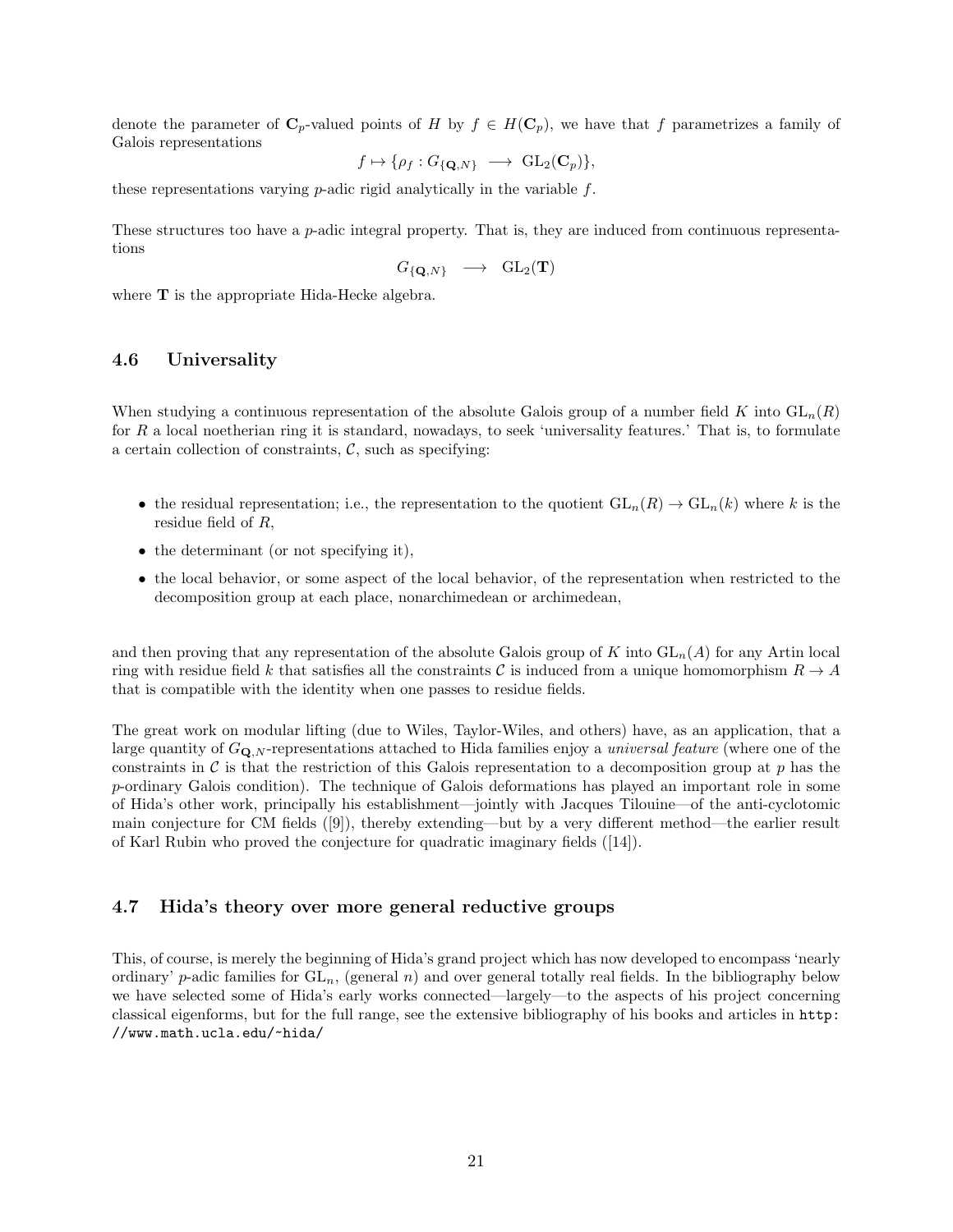# 5 Returning to adjoint representations and the geometry of Hida families

#### 5.1 The branch locus

In the figure of the previous section:



a salient feature is the discriminant locus of the projection  $w : H \longrightarrow W$  of the Hida family to weight space. (Here if  $\eta_{\kappa} \in H$  is an eigenform of weight  $\kappa, w(\eta) = \kappa$ .)

Since the L-function of the adjoint representation of a cuspform f of weight k has the property that  $L(f)$ , the algebraic normalization—i.e., the rational part—of its special value at  $s = k$ , detects congruences between f and other (non-Galois-conjugate) cuspforms of the same weight and level (see section 3) it is natural to guess that a more intimate geometric relationship between L-functions of adjoint representations and the discriminant locus of  $\pi$  could be established, by constructing (and concentrating on) the p-adic L-functions of the symmetric squares of the p-adic eigenforms in Hida families—or more generally, on the eigencurve. Without getting into any specifics, the general expectation is that if  $L_p(\text{symm}^2(f), \kappa = w(f))$  is the value of the *p*-adic L-function of symm<sup>2</sup>(f) at the character  $\kappa = w(f)$ , and if

$$
f \mapsto L_p(\text{symm}^2(f), \kappa)
$$

is viewed as a p-adic analytic function on the p-adic analytic space  $H$ —or more generally, on the eigencurve then its divisor of zeroes should, if all goes well, give us the branch locus of the mapping  $w$ . Such a result was indeed proved by Walter Kim in his PhD thesis, and will be elaborated on in a forthcoming book by Joel Bellaïche on the eigencurve<sup>20</sup>.

 $^{20}$ In passing from classical to p-adic L-functions one sometimes picks up extra zeroes at certain critical points; the analysis of this phenomenon is therefore extremely important and related to Hida's contribution to the study of L-invariants and exceptional zeroes.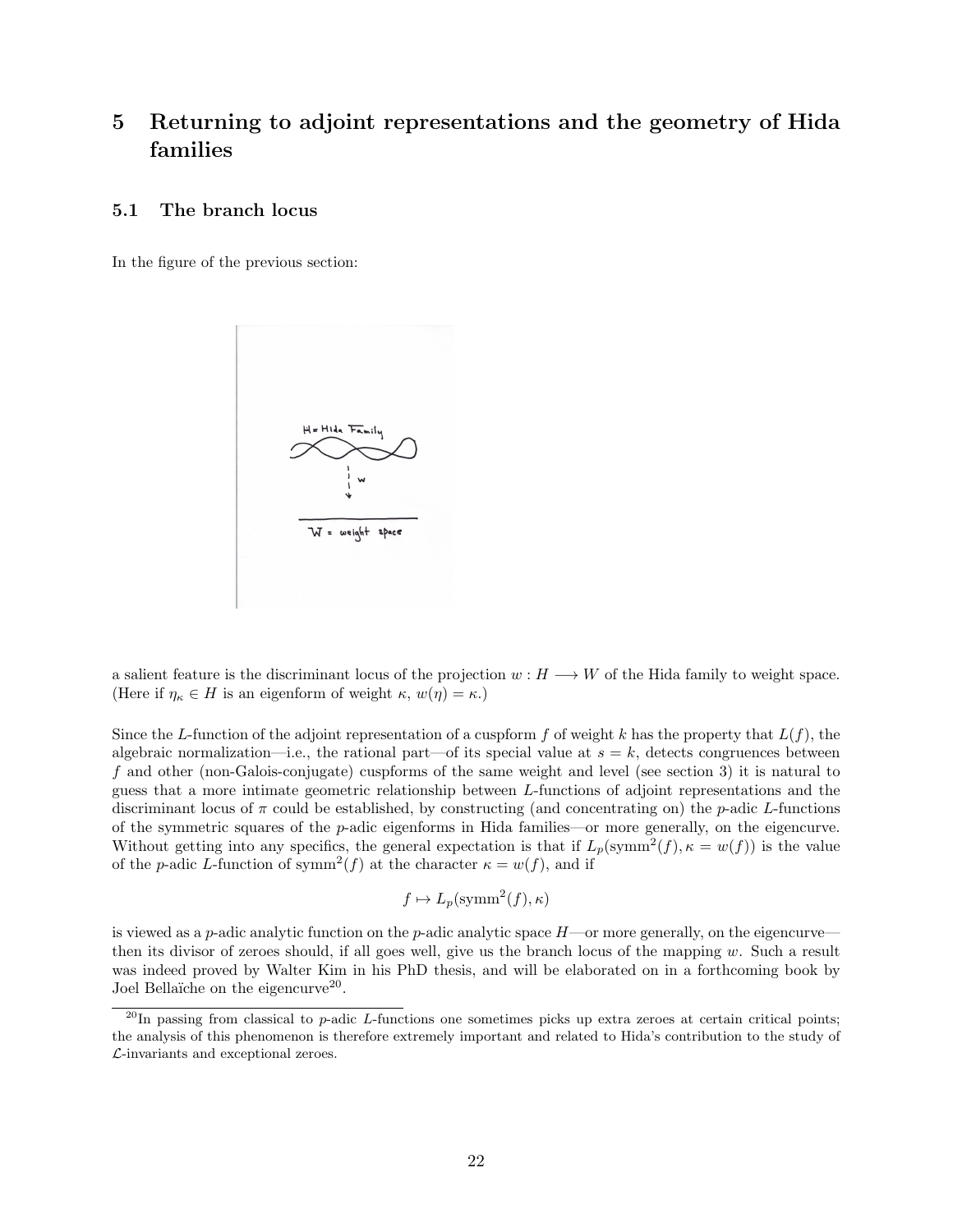## 5.2 The collisions between the Eisenstein locus and Hida families

Returning to the family of  $p$ -adic overconvergent eigenforms given by Eisenstein series

$$
\kappa \mapsto G_{\kappa}^{\{ \!\!\!\ p \ \!\!\!\}}(q) \ = \ -\frac{1}{2}L_p(1-s;\omega^i) + \sum_n\big\{\sum_{d \ |\ n}d^{\{\kappa\}-1}\big\}\cdot q^n \ \subset {\mathbf Z}_p[[q]]
$$

for  $\kappa \in W_{\text{even}}$  one immediately notices that for every zero of the Kubota-Leopoldt L-function (i.e., for the  $\kappa$ 's such that  $L_p(1-s;\omega^i) = 0$ ) the corresponding p-adic eigenform  $G_{\kappa}^{\{p\}}(q)$  is, in effect, cuspidal. Consequently by the claim at the end of subsection 4.4—is a member of some Hida family of *cuspidal* eigenforms. There are, of course, mysteries here.



### 5.3 The Archimedean question

Since, for any prime number  $p$ , any  $p$ -adic overconvergent  $p$ -ordinary eigenform (Eisenstein or cuspidal) 'fits into' a natural one-parameter family of such eigenforms varying p-adic analytically over weight space, it is natural to wonder whether there is some archimedean version of this theory that somehow embraces classical cuspforms, despite the fact that they correspond to the discrete part of the spectrum. And if not, why not?

Are there such families<sup>21</sup> other than the continuous families of complex Eisenstein series described in sub-

<sup>&</sup>lt;sup>21</sup>together with a well-working " $U_{\infty}$ -operator"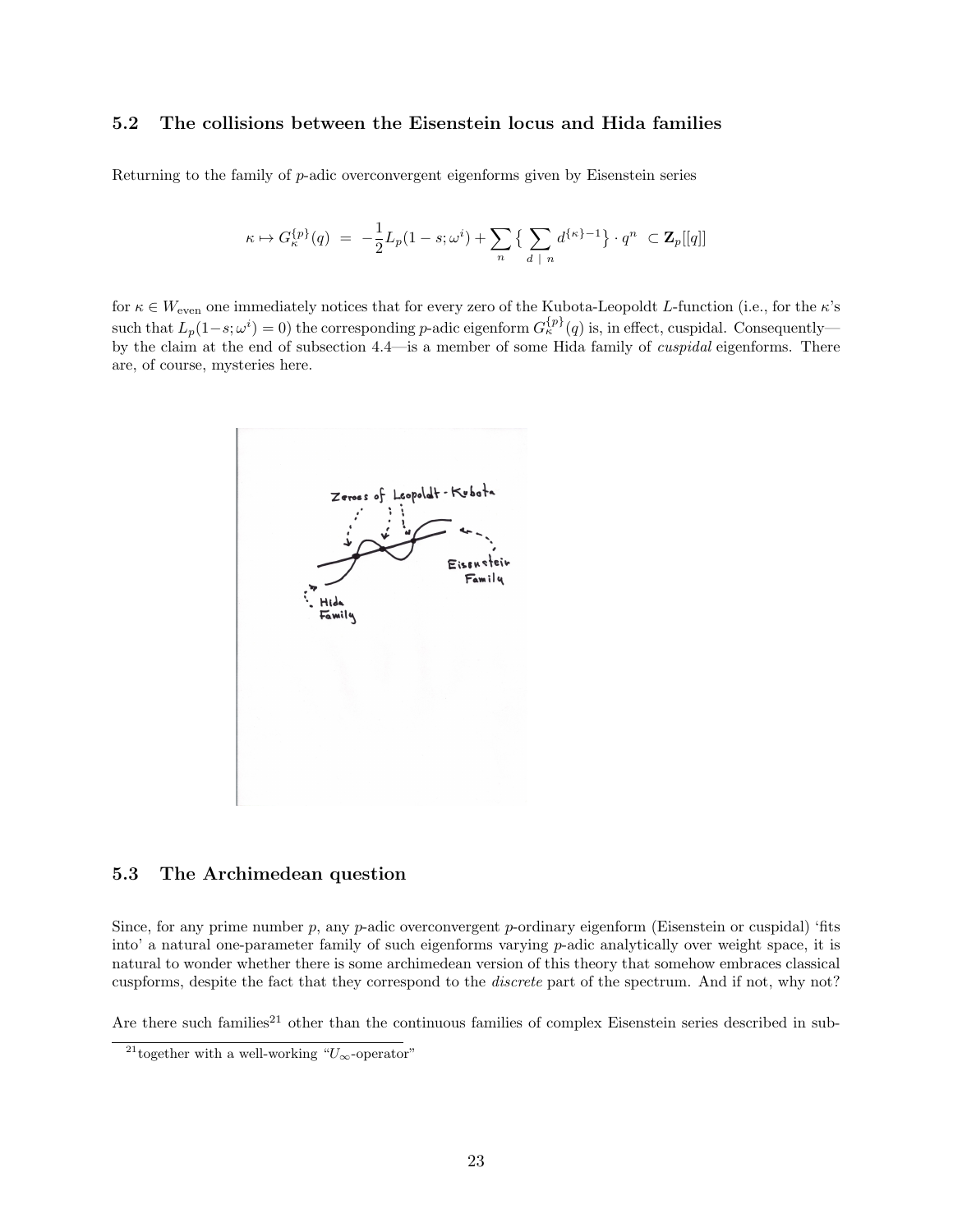section 2.2 above; either the non-analytic version

$$
\mathrm{Eis}^{\{\infty\}}_s(z):=\frac{1}{2}\sum_{\gcd(m,n)=1}\frac{y^s}{|mz+n|^{2s}}
$$

or the analytic one alluded to in the footnote in that subsection  $22$ ?

# 6 Appendix: a 'near-symmetry' of  $p$ -defect

**Definition 3.** If  $p > 2$  is a prime number and k an even number in the range:

$$
1 < k < p+3
$$

say that  $(p, k)$  is admissible.

Definition 4. Say that an odd representation

$$
\rho: G_{\mathbf{Q}, \{\boldsymbol{p}, \infty\}} \rightarrow \mathrm{GL}(\mathbf{F}_{\boldsymbol{p}})
$$

contributes to an admissible pair  $(p, k)$  if there is a newform f of level 1 and weight k whose associated  $G_{\mathbf{Q}}$ -representation mod  $\pi$  is equivalent to  $\rho$ . Here  $\pi$  is some prime ideal in  $\mathcal{O}_f$  (the ring of Fourier coefficients of f) with residue field  $F := \mathcal{O}_f/\pi$  of characteristic p.

# 6.1 The case where the mod  $p G_{\mathbf{Q}_p}$ -representation is irreducible

**Definition 5.** Say that an admissible  $(p, k)$  is exceptional if there is a newform f of level 1 and weight k whose associated  $G_{\mathbf{Q}_p}$ -representation mod  $\pi$  is irreducible.

One can extract the following theorem from the literature.

**Theorem 4.** The pair  $(p, k)$  is exceptional if and only if  $(p, p + 3 - k)$  is exceptional.

**Proof:** We use the discussion directly after the statement of the Theorem on section 4.5 in [2]; compare Lemma 3.17 of [1]. The general set-up and notation follows Serre's classical article [15].

As mentioned in section 4.5 of [2], the content of Theorem 4 is essentially a consequence of Prop. 3.3 (of loc.cit.). Namely, consider an odd representation

$$
\rho: G_{\mathbf{Q}, \{p,\infty\}} \to \mathrm{GL}(\bar{\mathbf{F}}_p).
$$

 $^{22}\mathrm{That}$  is,

$$
\mathcal{E}_s(q) := \frac{1}{2}\zeta(1-s) + \sum_{n=1}^{\infty} \{\sum_{d \; | \; n} d^{s-1}\} q^n,
$$

whose Fourier coefficients lie in a ring,  $\Lambda_{\infty}$ , of complex analytic functions expressible as Dirichlet series in appropriate half-planes, and that extend to meromorphic functions on the entire plane, with certain growth conditions.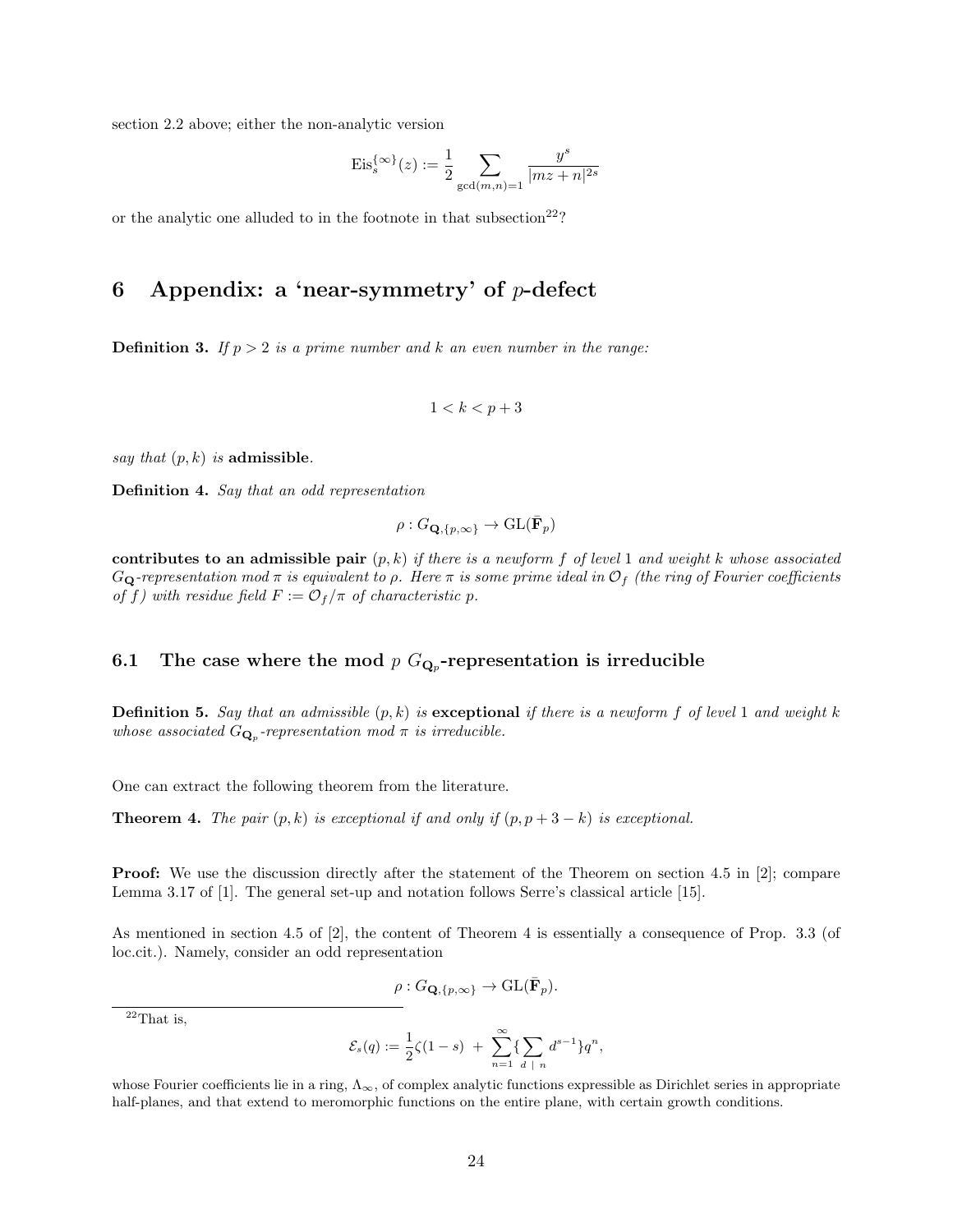If the  $G_{\mathbf{Q}_p}$ -representation induced from  $\rho$  is irreducible, and if the two (diagonal) characters of niveau 2 associated to this representation are  $\psi^a, \psi'^b$  where  $\psi, \psi' = \psi^p$  are the two fundamental characters of niveau 2, and  $0 \le a < b \le p-1$ , then we have the following facts regarding modularity of  $\rho$ . To be sure,  $\rho$  is modular, thanks to Khare and Wintenberger. Moreover  $\rho$  arises from some–in fact many—newforms of level one (i.e., arises as the mod  $\pi$ -representation associated to a modular newform f of level 1 where  $\pi \subset \mathcal{O}_f$  is a prime ideal of residual characteristic p in  $\mathcal{O}_f$ , the ring generated by the Fourier coefficients of the newform f). The question, then, is to find the list of weights  $k \leq p+3$  that correspond to such newforms f. Reading the list given in section 4.5 of loc. cit., we see that the realizable k's (for  $k \leq p+3$ ) are:  $k_1 = 1 + b - a$  and  $k_2 = p + 2 + a - b = p + 3 - k_1$ . So, this gives a stronger result than Theorem 4:

Theorem 5. If an odd representation

$$
\rho: G_{\mathbf{Q}, \{p,\infty\}} \to \mathrm{GL}(\bar{\mathbf{F}}_p)
$$

whose associated  $G_{\mathbf{Q}_p}$ -representation is irreducible contributes to  $(p, k)$  then a twist of it contributes to  $(p, k)$ ; moreover no other twist contributes to an admissible pair.

# 6.2 The case where the mod  $p G_{\mathbf{Q}_p}$ -representation is indecomposable but not irreducible

Now suppose have an odd representation

$$
\rho: G_{\mathbf{Q}, \{p, \infty\}} \to \mathrm{GL}(\bar{\mathbf{F}}_p)
$$

whose restriction to  $G_{\mathbf{Q}_p}$  is *reducible*. Let the two (diagonal) characters of niveau 1 be  $\omega^b, \omega^a$  where  $\omega$  is the Teichmüller character, a, b are in the range  $[0, p - 1]$ , and if the splitting field of  $\rho$  is wildly ramified, i.e., if the representation restricted to  $G_{\mathbf{Q}_p}$  is given as

 $\int \omega^b \quad *$  $0 \quad \omega^a$ and "∗  $\neq$  0," then the two diagonal characters occur in the indicated order, and we've normalized as in Serre's original article; i.e.,  $0 \le a < p-1$  and  $0 < b \le p-1$ .

Suppose first that "∗  $\neq$  0." Reading section 4.5 of loc. cit., we see that there is only one twist of  $\rho$  by a power of the Teichmüller character that comes from a newform f of weight k in the range  $2 \leq k < p+3$ , namely  $\rho \otimes \omega^{-a}$ . In this case, f is p-ordinary. (So, we're happy.) What is left is the reducible split case, i.e., where  $\rho$  is the direct sum of two characters.

# 6.3 The case where the mod  $p G_{\mathbf{Q}_p}$ -representation is semisimple, and not irreducible

Here is where it gets interesting. The pertinent invariants for such a representation is the pair  $(a, b)$  as in the previous subsection.

**Definition 6.** Say that an admissible  $(p, k)$  **contains** an  $(a, b)$  (we may as well normalize so that  $a \leq b$ and both lie in the range  $[0, p-2]$ ) if there is a  $\rho$  whose restriction to  $G_{\mathbf{Q}_p}$  is  $\begin{bmatrix} \omega^b & 0 \\ 0 & \omega^d \end{bmatrix}$  $0 \quad \omega^a$ and such that  $\rho$ is associated to a newform of level 1 and weight k.

Using the discussion of section 4.5 in Eidixhoven, and the general literature (including results of Gross, Coleman & Voloch, and Faltings & Jordan) as reviewed in [1], it seems that the "'symmetry'" enjoyed by